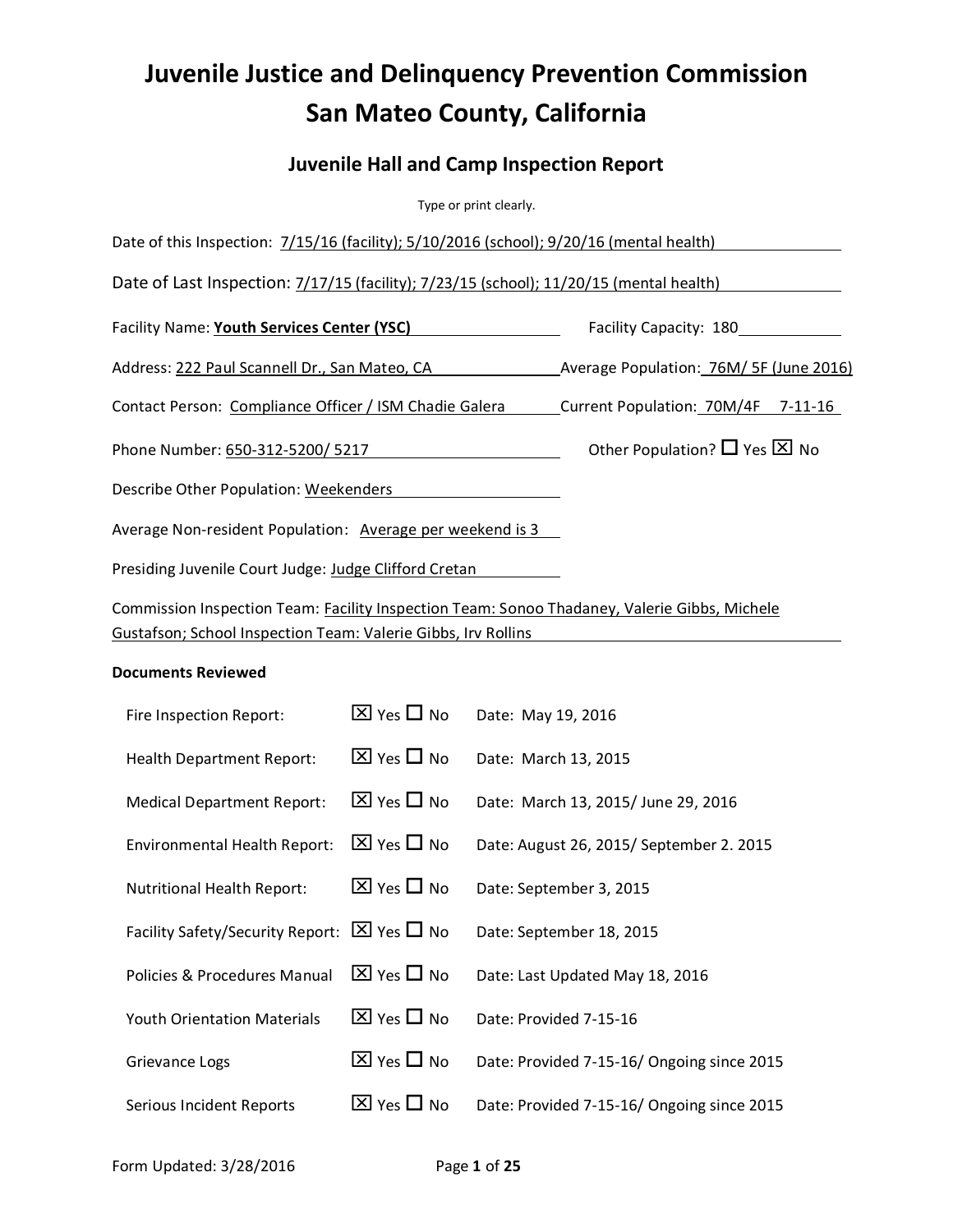Comments: The facilities at YSC are well maintained. Some of the other agency reports we reviewed noted a few items to be corrected, but the corrections appeared to be completed or underway. The Fire Inspection report noted a need to change some of the self-contained EXIT signs, which has been completed; the Medical Report recommended some corrections to the dental examination room; the Facility Safety/Security Report made some notes about placing a contrasting strip on the edges of the steps to provide contrast and this has also been completed. But here were no major issues noted at all. The BSCC inspection was extremely favorable.

Emergency procedures are in a red binder and are available on each of the living units and in the admin office.

#### **Persons Interviewed**

 $\boxtimes$  Youth  $\boxed{\times}$  Superintendent **X** Medical Staff  $\Sigma$  School Staff  $\boxtimes$  Supervisor Youth Supervisor/Counselor  $\Box$  Food Services Staff  $\Box$  Other:

#### **General Information**

General Description of the Program: Youth Services Center is San Mateo County's Juvenile Hall. It is a locked facility that handles temporary detention for youth who are arrested from the community in advance of a youth's detention hearing; temporary detention of youth from Camp Kemp and Camp Glenwood as a consequence for behavioral issues or when there is a need for medical/dental/therapeutic treatment not provided at the Camp; pre-disposition detention for youth for whom release to the community pending disposition is not appropriate; and "therapeutic detention" for youth who have been adjudicated and are serving a sentence. At the time of the inspection, YSC operated five units: 1 for girls [P4]; 4 for boys [F3, P5, E6, E7] (who are divided by age and status of disposition). YSC also houses "Weekender" youth who report to YSC in the evening on Fridays and are released Sunday evening. Weekends may be required for violations of probation once a youth has been released to the community or served in lieu of consecutive time in Juvenile Hall as a disposition to a youth's case.

YSC provides a school environment for youth who are still receiving their secondary education and, working with Project Change, provides college education opportunities for youth who have already received their high school diploma or equivalency.

Does the facility house minors under Section 601 of the Welfare & Institutions Code (status offenses)?  $\Box$  Yes  $\boxtimes$  No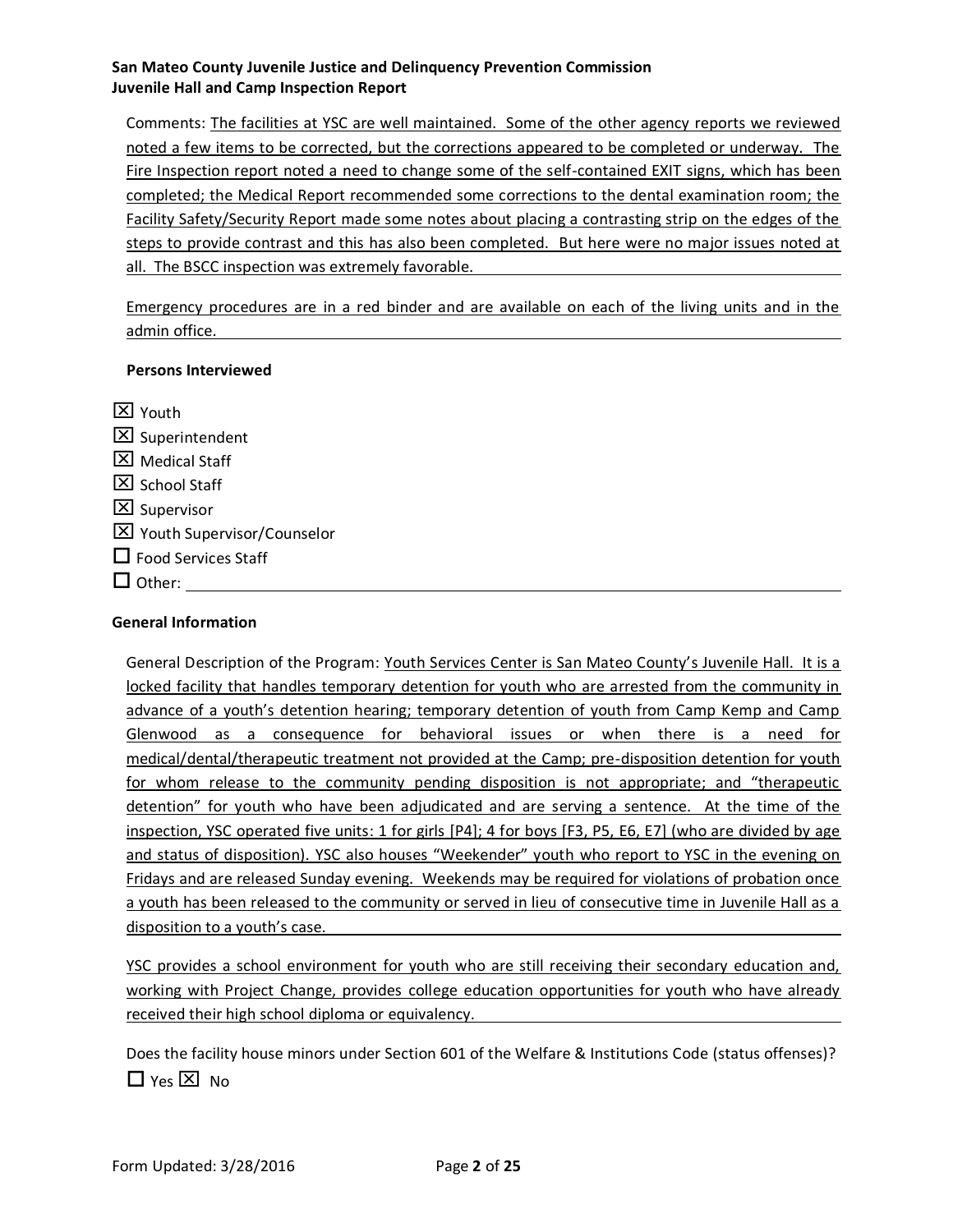If "Yes", are these minors separated from those minors classified under Section 602 of the Welfare and Institutions Code (juvenile delinquency)?  $\Box$  Yes  $\boxtimes$  No If "Yes", explain:

Has the facility exceeded capacity since last inspection? (Section 1343)  $\Box$  Yes  $\overline{\boxtimes}$  No If "Yes", explain (by how many, for how long, was BSCC notified if longer than 15 calendar days in a month):

Fire Department Pre-Plan for Emergencies (Section 1325):  $\boxtimes$  Yes  $\Box$  No Date of Last Drill: Drills are conducted monthly. As of the date of the facility inspection on July 15, the last drill was June 20, 2016.

Staff Pre-Plan for Emergencies (Section 1327):  $\boxtimes$  Yes  $\Box$  No Date of Last Drill: Drills are conducted monthly. As of the date of the facility inspection on July 15, the last drill was June 22, 2016.

Since Last Inspection

Number of Suicides: 0 \_\_\_\_\_\_ Number of Suicide Attempts: <u>4 \_\_\_\_\_</u>

Number of Escapes: 0 Number of Escape Attempts: 0

Number of Deaths: 0 \_\_\_\_\_\_\_\_ Number of Serious Injuries: 2 \_\_\_\_\_\_\_

Comments: YSC has been excellent about communicating serious incidents that include suicide attempts and serious injuries. Deputy Chief Villanis is to be commended for being responsive and informative when it comes to reporting these incidents to the JJDPC.

#### **Staffing (Section 1321, 1328)**

Staff to youth ratio: Awake (at least 1:10): 10: 1 Sleeping (at least 1:30): I staff per unit/ 30 Max

How, when and how frequently are safety checks conducted? (Section 1328) (There should be direct visual observation of youth at least every 15 minutes during hours when youth are asleep or when youth are in their rooms, confined in holding cells or confined to their bed in a dormitory) Visual observation/ safety checks are completed every 15 minutes. YSC staff is randomizing these so that the checks don't happen at completely predictable times.

How is staff backup handled during grave-yard shift? 3 staff in Admissions, in addition to 1 staff per unit [F3, P4, P5, E6, E7] with an additional floater staff for Pine and Elm buildings when staffing permits.

Walkie-talkie, telephone, PSD [personal security device] and Central Control used to request back up from staff

Language support provided in: English, Spanish, Hindi and Tagalog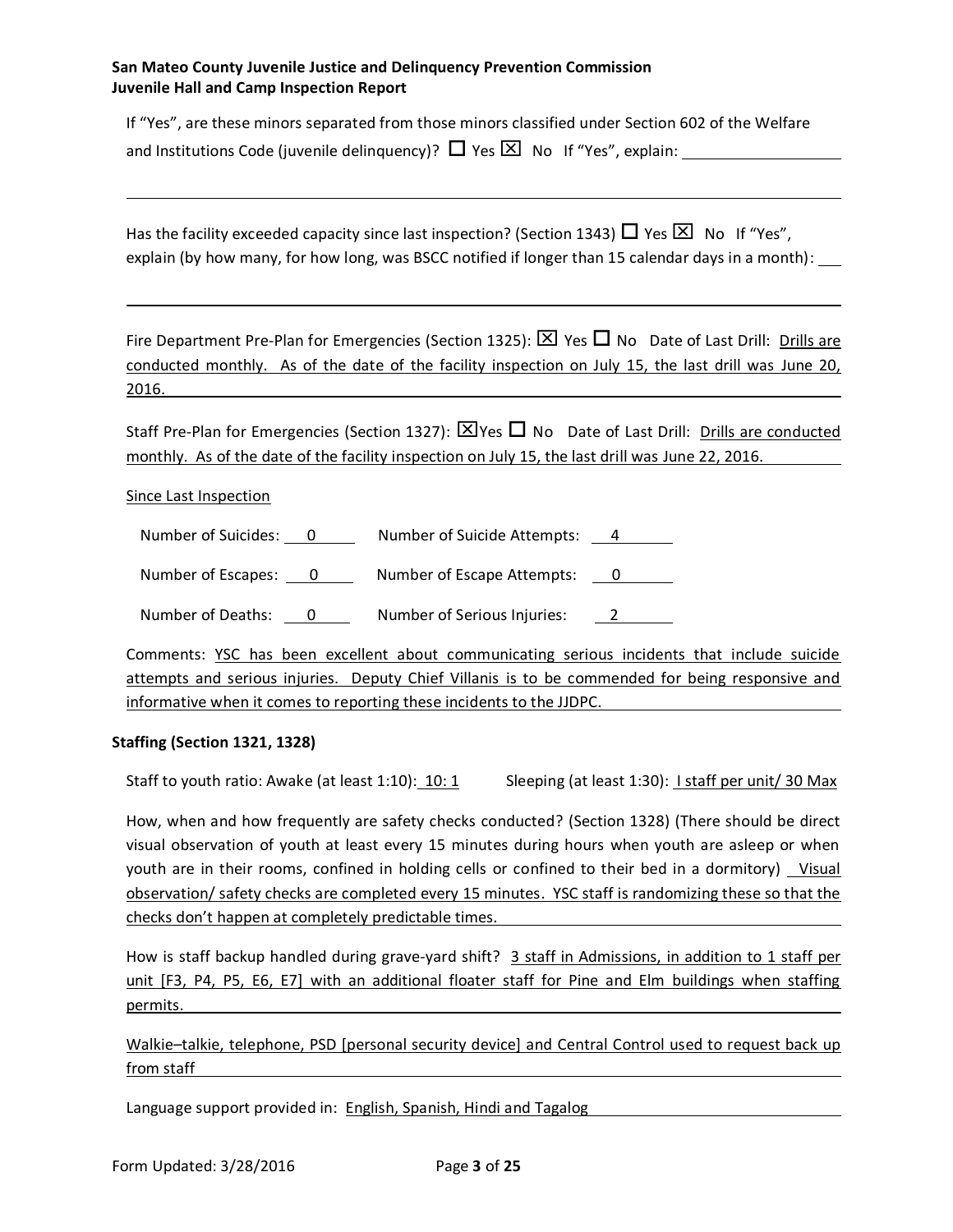Describe general staff and youth interactions: The staff and youth interactions were generally respectful. The staff seem to care about the welfare of the young people in their charge.

Describe the diversity (ethnicity, language, gender) of staff: Over 36% female; American, African American, Mexican, Middle Eastern, Pacific Islander, Asian

Describe training of staff (Section 1322): 4 weeks of CORE; 1 week of PC 832; 80 hours of in house training which includes 20 hours of classroom, 30 hours of initial Group Supervisor duties,30 hours of shadow and reverse shadow at their assigned posts. 24 hours annual STC training. Quarterly Post Orders review for all Group Supervisors (Permanent and Extra Help).

Does staff have access to a written Policy and Procedures manual?  $\boxtimes$  Yes  $\square$  No If "No", explain:

Yes, one on every unit, in admissions and provided to assigned ISM.

If "Yes", does it meet the requirements of Section 1324?  $\times$  Yes  $\Box$  No

Staffing Summary and Comments: The written Policy and Procedures manual is very well organized and the BSCC inspection noted no areas of non-compliance. We are told that YSC is in process of developing/revising its suicide prevention plan as required by section 1324.

It is not clear whether the ISM has a separate handbook, but if not, the JJDPC would recommend some note that the JJPDC is to be notified per our 2015 MOU with Chief Keene about serious incidents of the type designated in that memorandum. This may not be appropriate for the staff manual, since it is the ISM who has been responsible for providing the notification to the JJDPC. (Perhaps in section 1341 of the manual).

The JJPDC would like to know more about the frequency of cultural competency and diversity training for YSC staff. Additionally, the JJDPC could arrange for training on transgendered teens for YSC staff, which could be beneficial.

The staff we spoke to were dedicated to the youth and reported that the best part of their job was developing relationships with the youth. They enjoyed having the chance to just talk to the youth. Some staff reported that they would welcome additional training on mental health/trauma informed practices; de-escalation techniques, including how better to deploy "verbal judo" to get youth buy-in. They enjoy the opportunities they get to teach a class or a skill to the youth. Many staff will undertake to, for example, develop structured workouts for the youth; have the youth do essays and poetry; teach chess. The youth respond favorably and it makes the job more satisfying for the Group Supervisors.

#### **Conditions of Grounds and Building Exterior**

Lawns:  $\boxtimes$  Acceptable  $\Box$  Unacceptable: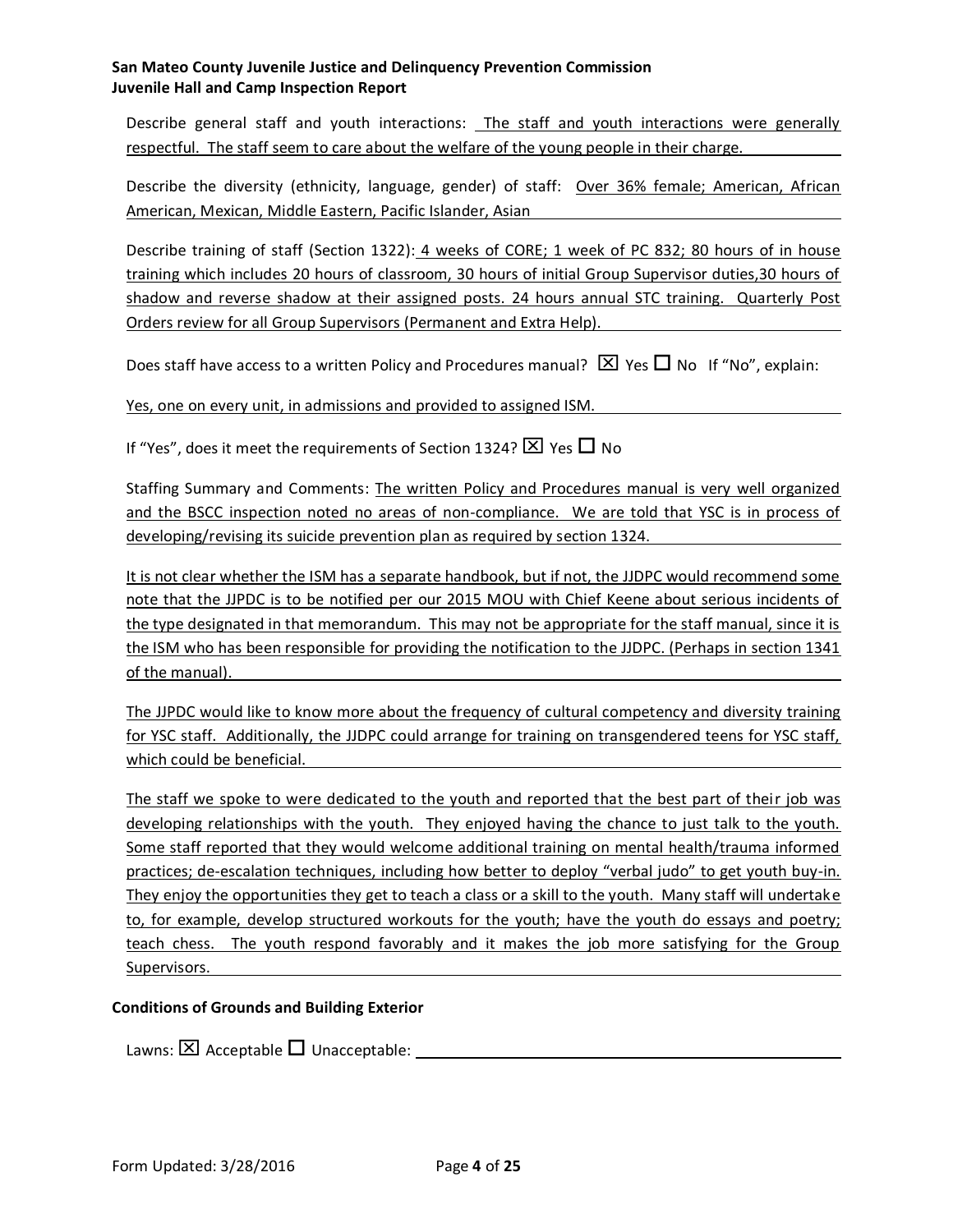| Playing Fields: $\Box$ Acceptable $\boxtimes$ Unacceptable: the artificial turf is starting to come up around the                 |
|-----------------------------------------------------------------------------------------------------------------------------------|
| seams this could be a tripping hazard. This has been an issue in prior reports (2012, 2013, 2014, 2015).                          |
| We have been informed that the repair of the turf has been bid out and should be done before the<br>next annual JJDPC inspection. |
|                                                                                                                                   |
|                                                                                                                                   |
|                                                                                                                                   |
|                                                                                                                                   |
|                                                                                                                                   |
|                                                                                                                                   |
|                                                                                                                                   |
|                                                                                                                                   |
|                                                                                                                                   |
| <b>Condition of Interior of Building</b>                                                                                          |
|                                                                                                                                   |
|                                                                                                                                   |
|                                                                                                                                   |
|                                                                                                                                   |
|                                                                                                                                   |
|                                                                                                                                   |
| Air Vents/Heating/Windows: $\boxtimes$ Acceptable $\square$ Unacceptable:                                                         |
| Describe storage of Cleaning Fluids/Chemicals: Locked in a closet inside a locked closet                                          |
| Weapon Locker Location: $\boxtimes$ Acceptable $\Box$ Unacceptable: No weapons are used in the YSC facility.                      |
|                                                                                                                                   |
| Sleeping Rooms: $\boxtimes$ Acceptable $\Box$ Unacceptable: the youth are not provided with pillows, just a                       |
| mattress with one thick end. Pregnant girls can ask for two mattresses.                                                           |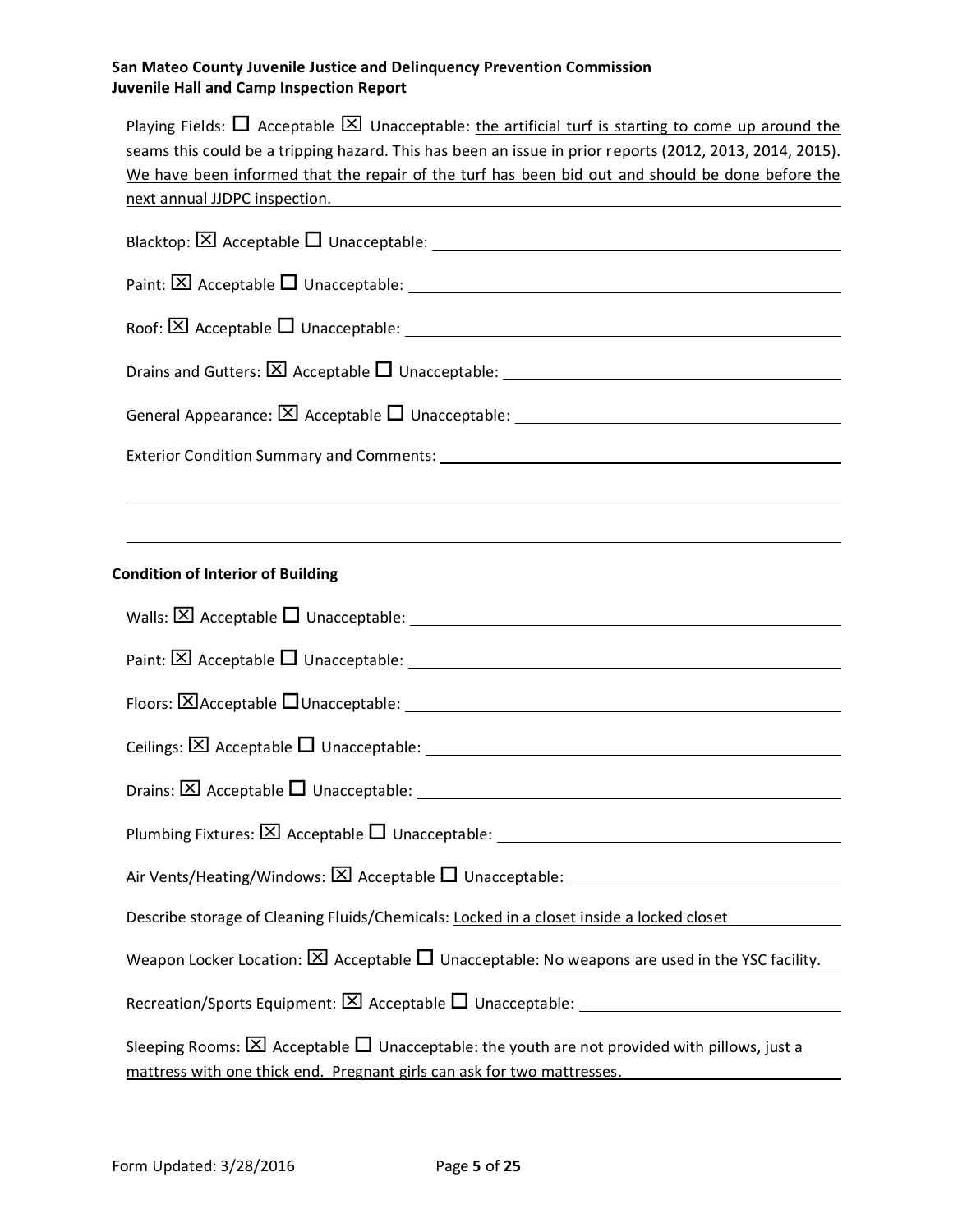| Are Art, Books, Personal Items Allowed in Rooms: $\boxtimes$ Yes $\Box$ No Explain policy: 5 books/magazines                                                                                              |
|-----------------------------------------------------------------------------------------------------------------------------------------------------------------------------------------------------------|
|                                                                                                                                                                                                           |
|                                                                                                                                                                                                           |
|                                                                                                                                                                                                           |
| Are clean sheets provided at least once a week? $[2]$ Yes $\Box$ No                                                                                                                                       |
| Does each bed have a mattress, pillow, sheets and a blanket? $\Box$ Yes $\boxtimes$ No Mattress and blanket<br>are provided. No pillows provided. Can request an extra mattress but it's still very thin. |
| Are there ample blankets: $\boxtimes$ Yes $\Box$ No                                                                                                                                                       |
|                                                                                                                                                                                                           |
|                                                                                                                                                                                                           |
|                                                                                                                                                                                                           |
| Are Hallways Clear? $\boxtimes$ Yes $\Box$ No                                                                                                                                                             |
|                                                                                                                                                                                                           |
| Interior Condition Summary and Comments: There are some rooms within units that are not usable                                                                                                            |
| because the plumbing is not working properly. This is not currently an issue because there are enough                                                                                                     |

rooms to be able to avoid those rooms, however note that an increase in population could change this.

#### **Intake and Release Procedures**

Are there written policies on classification of youth for the purpose of determining housing placement in the facility? (Section 1352):  $\boxtimes$  Yes  $\Box$  No

Explain: Classification for unit level happens in admissions upon intake. The admissions desk staff interviews the youth and goes through the Intake Packet. The questions do not include immigration status. When the youth arrives to the unit, further evaluation takes place; YSC has a unit classification form [Room Assignment Evaluation form]. The Probation Manual includes further written guidance in Section 1350.

Youth are asked how they identify (gender) including transgender and non-conforming gender; assessed on basis of violence toward other youth; staff determines gang affiliation; Staff is given formal classroom training on how to classify youth for purpose of housing placement.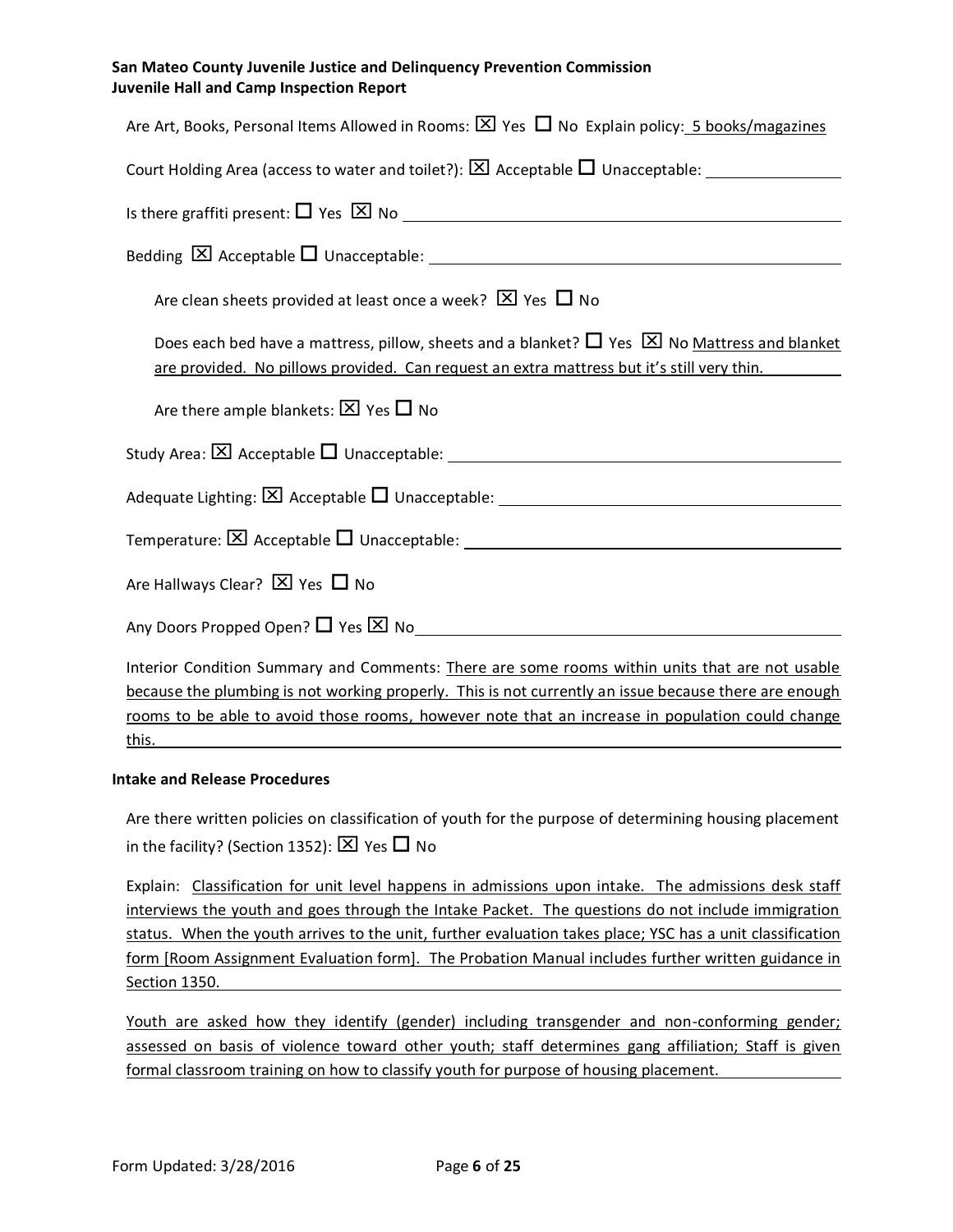Are there written policies for release of youth from custody? (Section 1351):  $\boxtimes$  Yes  $\Box$  No

Explain: Admissions staff follow written policies; ISMs complete a CLETS report. Staff do NOT release youth if there is a warrant or missing persons report. Minors are only released to their parents or guardian. Staff follow checklist; property sheet and ALL money goes into the JHSA Account. Parent signs for the youth and the youth signs for their property/ money.

Are there written policies for addressing the separation of youth? (Section 1354)  $\boxtimes$  Yes  $\Box$  No

Explain: Youth are asked their needs during both the YSC classification done upon admission and on the unit room assignment evaluation form. From there, the staff classify the youth. Youth in protective custody are often separated from other youth. Further staff evaluation is conducted as the youth remains in custody to ensure that any separation is appropriate. This is addressed in Probation Manual relating to section 1354.

Are youth held for more than 30 days provided an assessment and plan? (Section 1355)  $\boxtimes$  Yes  $\Box$  No

Explain: Assessments are completed by the staff on the unit who is assigned to complete it. Staff is assigned a case load by the lead staff. The assigned staff completes assessment upon arrival to unit. If youth is held over 30 days; another assessment is completed to further assess and assist the youth with programs or outside assistance by service providers.

Are there written policies ensuring the availability of counseling and casework for all youth? (Section 1356)  $\times$  Yes  $\Box$  No

Comments regarding intake: The intake interview is done at the intake desk, which is a very public and potentially high-traffic spot (other staff are at the desk, other youth might be passing through). It includes asking about some sensitive information ("History of Sex Offense; History of Sexual Victimization; Mental Health Issues to Disclose"). We recommend providing the option for a private interview with appropriate supervision as required for the youth's comfort. Additionally, we recommend having a place for the youth to identify as "gender-fluid" for sexual orientation and also for staff to identify themselves as something other than "male" or "female" when a form requires identification of a staff member's sex. Also, on the property inventory sheet, we suggest also adding a spot for medications/medical items such as Epi-pen or inhaler.

#### **Orientation of Youth (Section 1353)**

Are youth oriented to the rules and procedures?  $\boxtimes$  Yes  $\Box$  No

Explain how: Admissions staff reviews the rules with the youth at intake; both staff and youth sign acknowledgement of review of the rules. Staff further provides the YSC handbook to the youth. Unit staff provides individual unit rules to the youth and rules are posted on the unit's orientation board.

Are rules and grievance procedures posted?  $\times$  Yes  $\Box$  No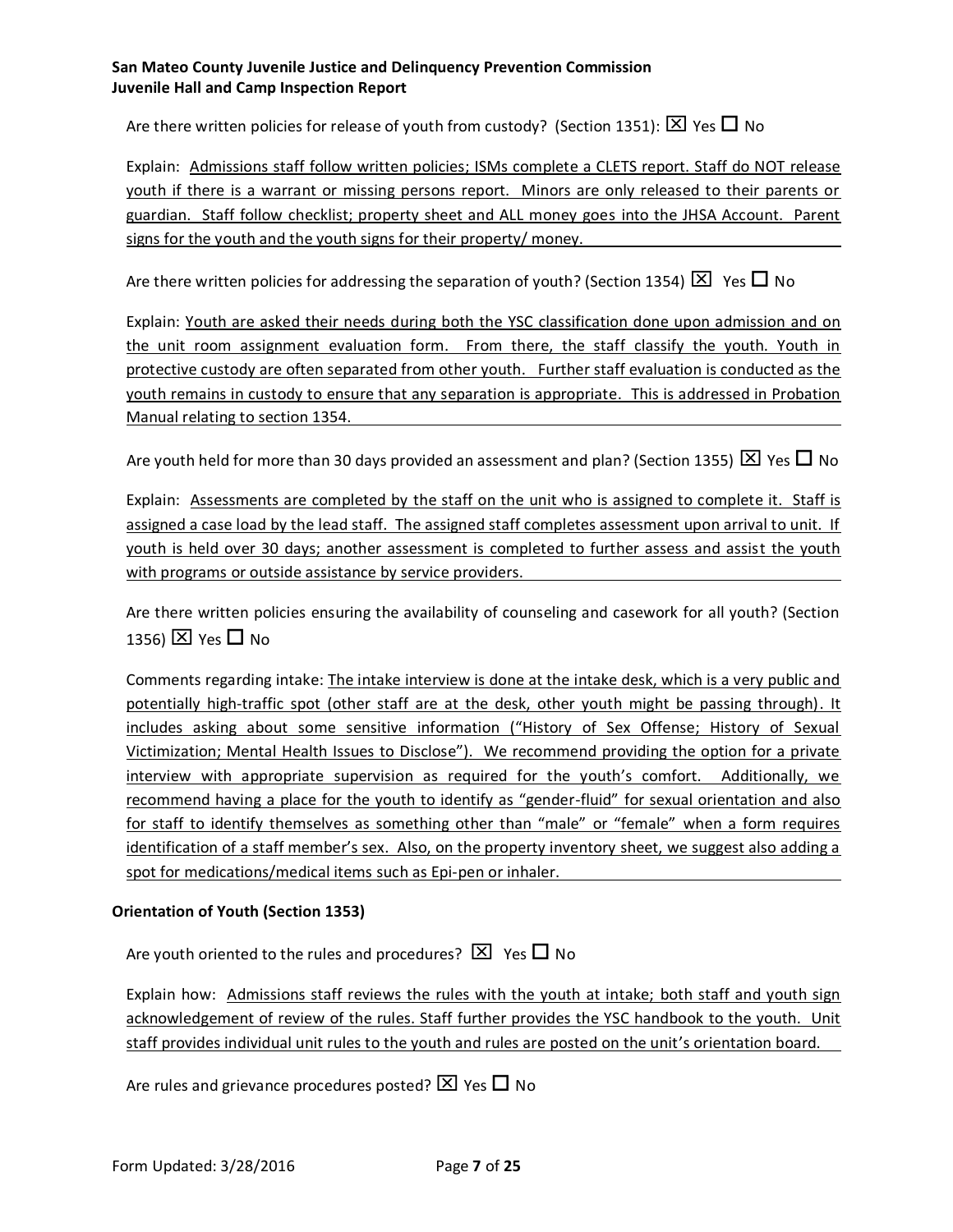Explain where: On the unit at the unit workstation or on the unit's orientation board.

What is in place to ensure that these rules and procedures are understood by youth? Staff go over the rules and review any rules the youth may not understand.

Interviewed Youth:  $\boxtimes$  Yes  $\Box$  No Details: The youth generally felt like they knew the rules at YSC and learned a lot more from their peers.

Additionally, youth we interviewed indicated that they did not like to submit grievances in part because they felt like nothing would necessarily change and also that it would lead to negative consequences. Additionally, there was a culture among the youth about "not snitching," which potentially leads to fewer youth submitting grievances.

#### **Meals/Nutrition (Sections 1460-1467)**

Kitchen (Section 1466: clean, knives and chemicals locked):  $\boxtimes$  Acceptable  $\Box$  Unacceptable: \_\_\_\_\_\_\_

Are there youth working in the kitchen? Yes No How many youth?

Have the youth working in the kitchen been trained? (Section 1467):  $\Box$  Yes  $\boxtimes$  No

Details: Youth do not work in the kitchen; meals are prepared by County staff (Food Services) and assembled on the unit.

How are meals served? Details: Staff measure out food and place on individual trays using the dietary assigned utensils. Only medically approved youth may assist if staff is present and requests their assistance; otherwise, meals are prepared by the staff.

Are youth permitted to converse during meals?  $\boxtimes$  Yes  $\Box$  No Details: After the 1<sup>st</sup> five minutes.

Are staff present and supervising during meals?  $\boxtimes$  Yes  $\Box$  No Details: All staff assigned on the unit are present and supervising for meals.

Are weekly menus posted?  $\boxtimes$  Yes  $\Box$  No Where and how: Posted on the unit for the month

Are servings ample, nutritious, appetizing (Section 1461)?  $\boxtimes$  Yes  $\Box$  No Details: The food is necessarily mass produced. The meal we shared with the youth did not include fresh fruit (had canned fruit), vegetables or protein (the spaghetti had a meat sauce with very small crumbles of meat) and the standard drink was a sugary juice, not water or milk. We would like to remind food services that it should provide a balanced diet for all meals. Notably, however, fresh fruit is available at all times, even when it is not on the lunch tray.

Vulnerable youth protected from having food taken from them?  $\times$  Yes  $\Box$  No Details: The youth are not allowed to share or trade food and are supervised throughout the meal.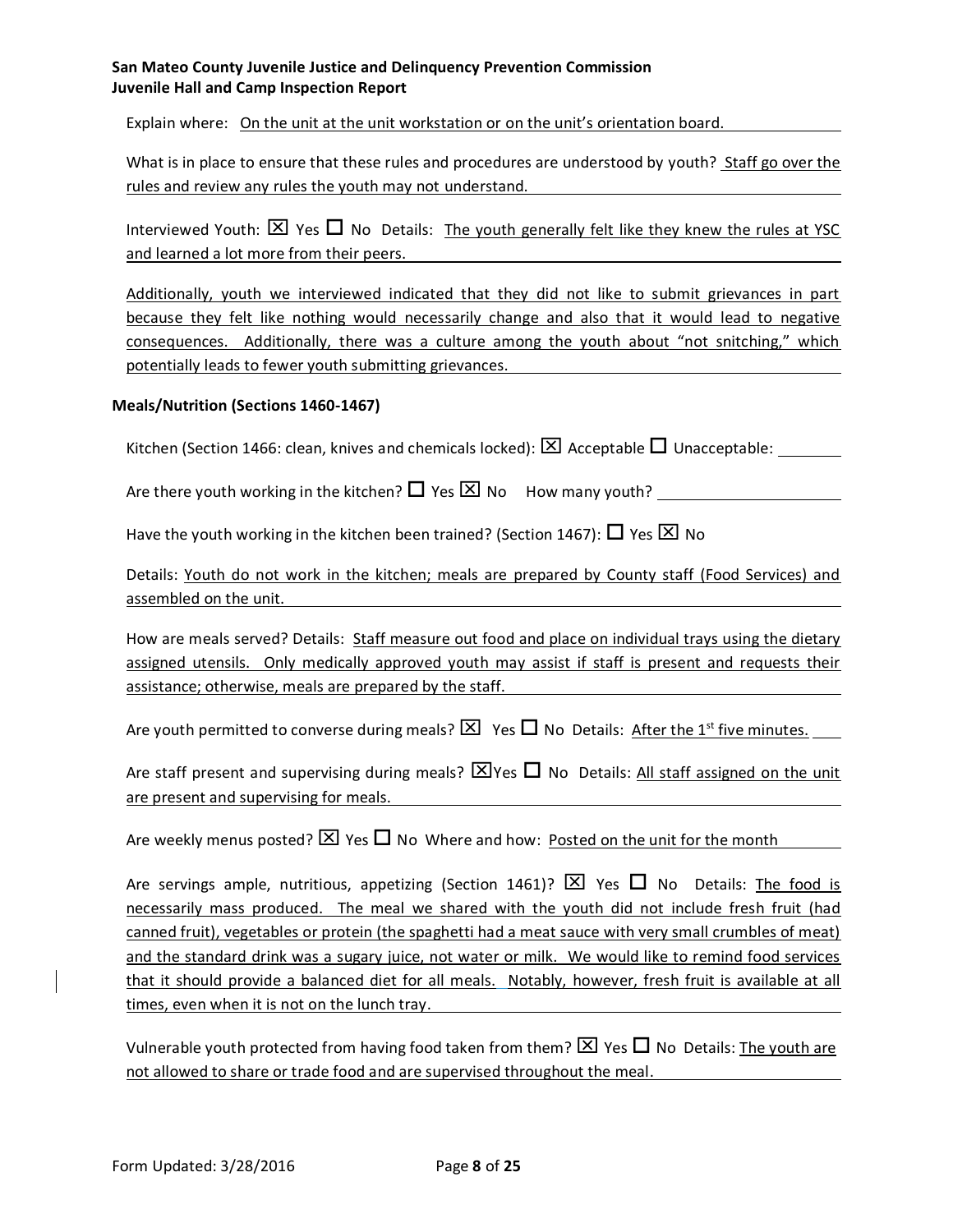| San Mateo County Juvenile Justice and Delinguency Prevention Commission |
|-------------------------------------------------------------------------|
| <b>Juvenile Hall and Camp Inspection Report</b>                         |

| Length of time allowed to eat (should be at least 20 minutes)?: 25 or more                                                   |
|------------------------------------------------------------------------------------------------------------------------------|
| Mealtimes (no more than 14 hours between meals without a snack)                                                              |
| Breakfast: 7:30am Lunch: 12 noon Dinner: 4: 15pm (all times are approximate and may vary)                                    |
| Comments: PM Snack, Night Snack at 8 PM after dinner New York Comments: New York Community                                   |
|                                                                                                                              |
|                                                                                                                              |
| <b>Personal Appearance of Youth</b>                                                                                          |
| Overall appearance: $[\overline{X}]$ Acceptable $\Box$ Unacceptable: $\Box$                                                  |
| Showers (Section 1468: daily, privacy, supervised): $\boxtimes$ Acceptable $\square$ Unacceptable:                           |
| Condition of clothing (Section 1480-1482: clean, fit, etc.): $\boxed{\times}$ Acceptable $\boxed{\phantom{a}}$ Unacceptable: |
|                                                                                                                              |
| Youth Appearance Summary and Comments:                                                                                       |

#### **Programs (Sections 1370-1378)**

| At least 3 hours of recreation, programs and exercise during the week including at least 1 hour of large |
|----------------------------------------------------------------------------------------------------------|
| muscle activity and one hour of daily access to unscheduled activities (such as reading, television,     |
| radio, music, video and games)? $\boxed{\times}$ Yes $\boxed{\phantom{1}}$ No                            |

At least 5 hours of recreation, programs and exercise on Saturday, Sunday and other non-school days including at least 1 hour of large muscle activity and one hour of daily access to unscheduled activities (such as reading, television, radio, music, video and games)?  $\boxtimes$  Yes  $\Box$  No

Access to Religious Services (Section 1372):  $\boxtimes$  Acceptable  $\Box$  Unacceptable

Describe Services and Process: Non-denominational Christian and Catholic services are provided. Up to 10 youth per unit or the whole unit can attend both services depending on what the youth on the unit request. Bible study is also available during the week. Currently, no non-Christian services are offered, nor have they been requested. Youth can ask for religious counseling and religious accommodations; individual clergy would be permitted if requested.

Are youth who do not want to attend religious services offered an alternative?  $\boxtimes$  Yes  $\Box$  No

Describe Alternative: While youth are at religious services, youth are allowed to participate in structured quiet time on the unit in the rec area, or program room.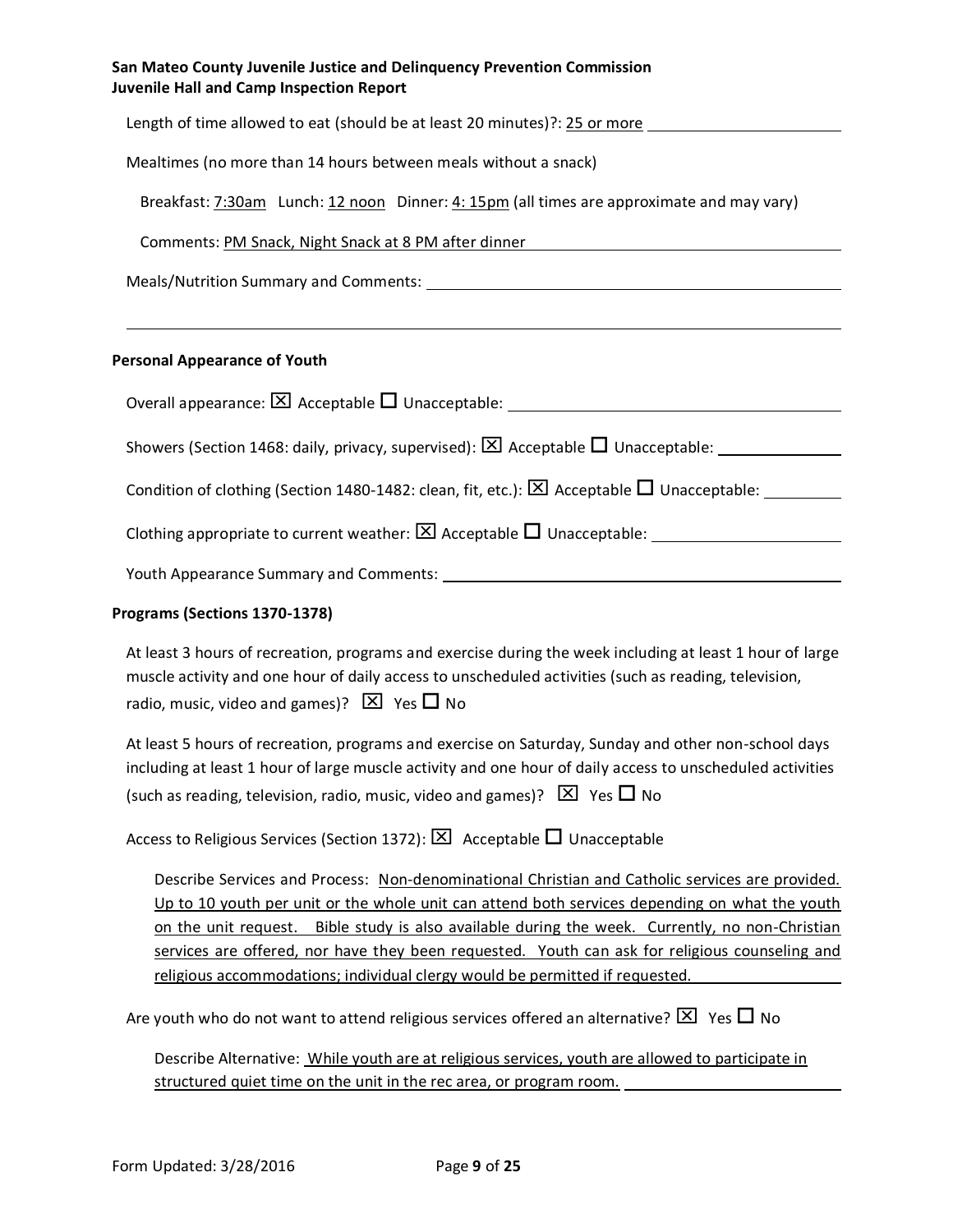Volunteer Program:  $\times$  Yes  $\Box$  No

| Describe: There are a number of volunteers who provide services for the youth on all the units. |  |  |  |  |  |
|-------------------------------------------------------------------------------------------------|--|--|--|--|--|
|-------------------------------------------------------------------------------------------------|--|--|--|--|--|

Family Reunification Planning:  $\boxtimes$  Yes  $\Box$  No

Describe: Pyramid Alternatives is contracted to provide family therapy for youth in the Juvenile Hall, but only one family has taken advantage of this opportunity. The commission suggests that to the extent it is not regularly offered or recommended to youth in Juvenile Hall (and their families), family support and reunification Planning should be offered and should include extended family to accommodate for cultural inclusion in different communities.

Substance Abuse Counseling:  $\boxtimes$  Yes  $\Box$  No

Describe: AA, NA, Pyramid

Other Counseling Services:  $\boxtimes$  Yes  $\Box$  No

Describe: Fresh Lifelines for Youth (FLY), Catholic Services, Stanford Street Law, RTS (Rape Trauma Services) and BHRS.

Victim Awareness Classes:  $\boxtimes$  Yes  $\Box$  No

Describe: VIA (Victim Impact Awareness) and RTS

Gang Awareness Classes:  $\Box$  Yes  $\boxtimes$  No

Details: Guest speakers have come and talk to youth (motivational / inspirational / authors), including speakers who have been able to break away from the cycle. EORO, PCRC and other programs have a gang component in their life skills programming.

Sexual Harassment Classes:  $\Box$  Yes  $\boxtimes$  No

Details: No dedicated classes, but Medical and Mental Health available if requested

Parenting Classes:  $\Box$  Yes  $\boxtimes$  No

Details: Medical has provided small groups if requested.

Vocational Classes:  $\Box$  Yes  $\boxtimes$  No

Details: None; although Project Change provides community college courses and A Brighter Day teaches customer service skills.

Work Program:  $\Box$  Yes  $\boxtimes$  No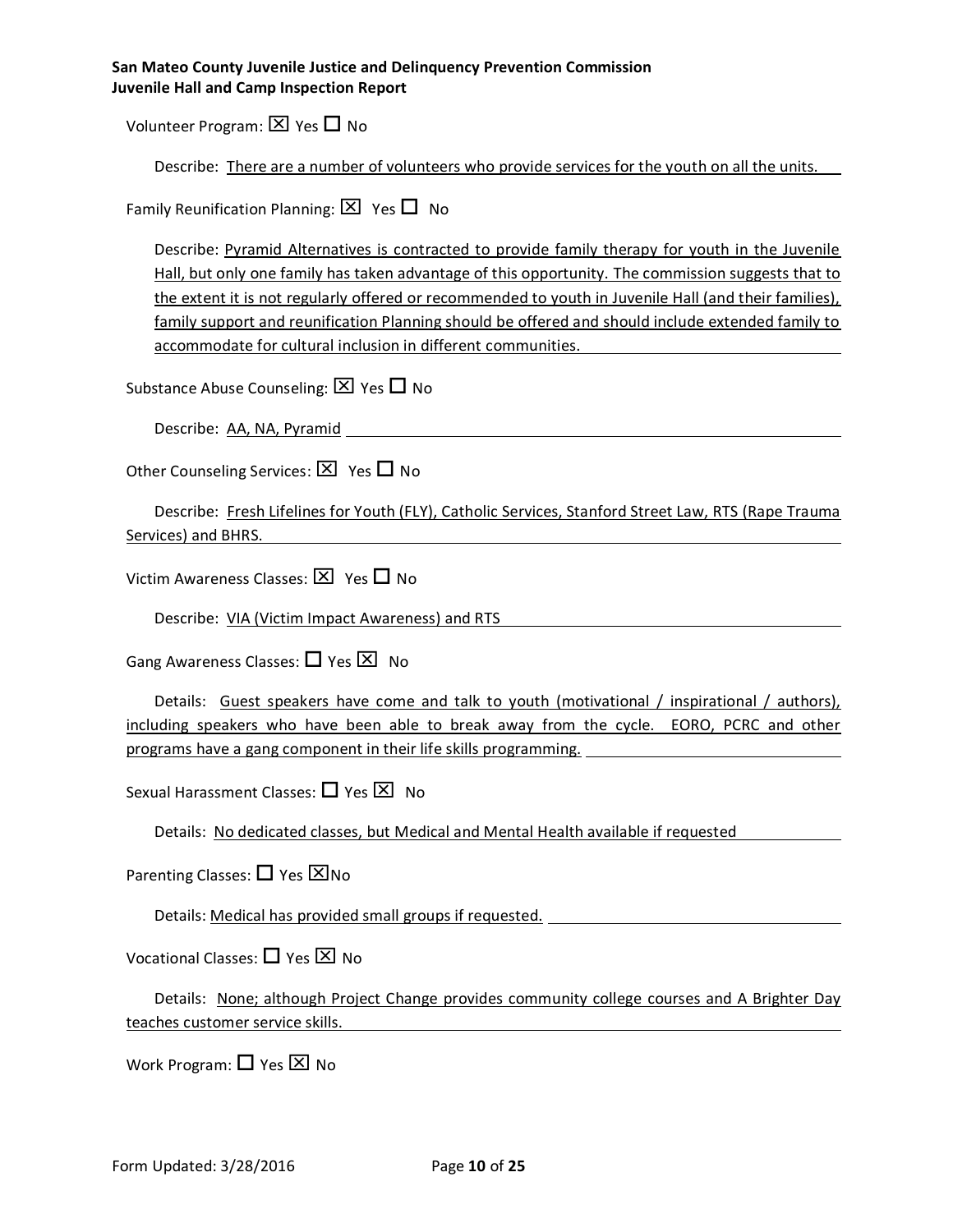Describe: No outside providers; one Group Supervisor runs a Gardening program and youth may be assigned KP duties and help out on their unit.

Other Social Awareness Programs (Section 1378): Mind Body; Art of YOGA, Knitting, Alive and Free, FLY, Each One Reach One (EORO), Beat Within, Bible Study, Birthday Ladies, Book Club, Hip Hop, Peninsula Conflict Resolution Center (PCRC), Pyramid, Stanford Street Law, Y.E.S., Stanford Dance Volunteers

Under what circumstances can programming be suspended? Safety and security issues; if a code orange or code yellow is called, programming will be suspended. Room searches may result if programming is suspended.

How many days since last inspection has programming as a whole been suspended? None. Programming has gone on as scheduled; no outstanding cancelations

Youth Comments about Programming: The youth reported responding best to programs that actually educate them about life skills and provide them with the ability and opportunity to test their skills against people outside of the facility like the CSM Sociology or even tutoring through Each One Reach One. Even teaching the written portion of the Driver's License exam was something they mentioned. The Project Change offerings, the Sociology class in particular, gave them an opportunity to develop work habits, gave them feedback/congratulations on milestones, and "wakes you up". The youth we spoke with felt like some of the counseling oriented programs like Pyramid Alternatives were "nosy" and did not feel comfortable sharing because they felt like YSC staff or program staff might use information incorrectly.

#### **Discipline of Youth (Section 1390, 1391)**

Describe the discipline process of youth: Staff will issue discipline at the lowest level possible then work up to the max depending on the rule violated. Staff will issue disciplinary tickets; deducting youth points. (Up to two hours)

There is a step system that goes from zero (worst) to all stars (best) which provides increasing privilege, depending on the youth step. Zero step; meaning poor behavior, youth receives Large Muscle Activity (LMA); and modified/reduced programming that still involves staff interaction and limited interaction with other youth. One to two step receives LMA in addition to one hour of program or two hours of Open Rec/program depending on their step earned; and still involved in outside providers' programs. Best step earns LMA and full program/full Open Rec and full outside providers' programs. Worst behavior may receive 24 to 48 hours in their room; however, the staff is encouraged to avoid this consequence and use it only when necessary. Staff can also take away good behavior days, upon approval from the On Duty manager. All youth receive one hour of LMA and two hours of programming Monday through Friday and 4 hours on Saturdays and Sundays of some sort outside of their rooms unless there this a safety or medical concern.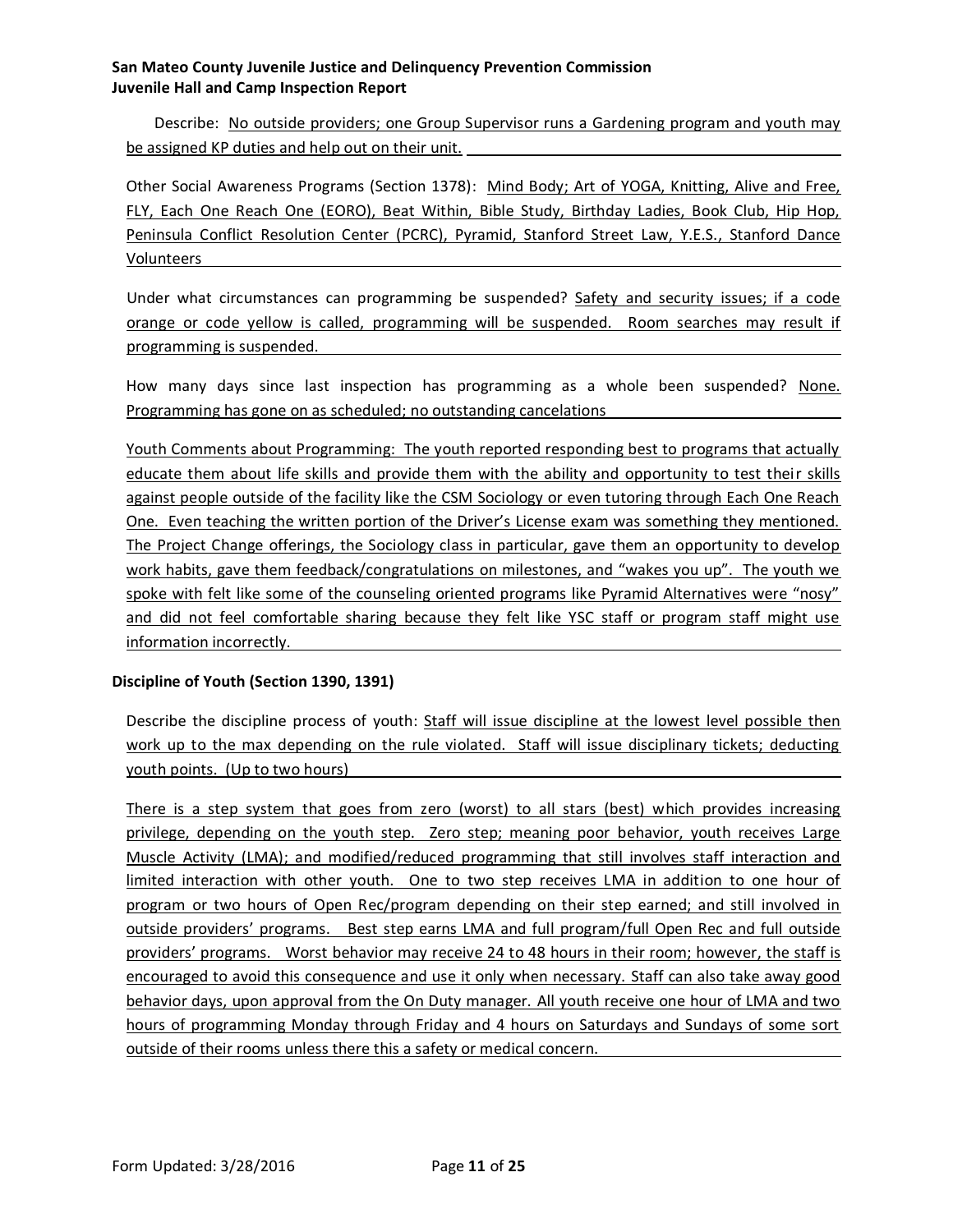Group supervisors and school department on the same page as to give appropriate discipline, goal is to only use room time (time when a youth is confined to their room) if there is a safety issue that necessitates it.

How many incidents were there requiring use of force since the last inspection? (Section 1357):97

Details: All Incident reports are placed in the Incident Binder; Provided for 2015-2016 – total 97. Use of force can occur if 2 or more youth get into a fight. This could be light physical contact by the staff if the incident is minor or could be more aggressive if the youth are fully physically engaged in the altercation. The staff will call a "Code Orange". Use of force may also result from non-compliance, although it is the last resort. First the staff will try verbal commands, warn the youth, give the youth an option to be escorted rather than lay hands on the youth, and if that does not work, staff will call a Code Orange. Staff may also have to lay hands on a youth to stop self harming behavior.

How many incidents were there requiring use of physical restraints since the last inspection? : 97

Details: All Incident reports are placed in the Incident Binder; Provided for 2015-2016 – total 97. All use of force incidents require handcuffs. All incidents requiring use of force must be signed off by the OD every day.

How many incidents were there requiring use of safety room since the last inspection? 8

Details: There is a binder kept in admission documenting uses of the safety room. Next year's inspection team should make sure to ask to review this binder.

Are all incidents which result in physical harm, serious threat of physical harm, or death reported in writing?  $\boxtimes$  Yes  $\Box$  No Explain: All incidents are placed on Incident or Informational report

When are searches of youth conducted (Section 1360)? Youth are searched upon intake if they are charged with, being held on or convicted of a felony. Or if a youth is charged with, being held on or convicted of a misdemeanor charge involving violence, weapons or drugs. Youth are also searched if they are currently on probation with search and seizure orders. Or there is reasonable suspicion that a youth is concealing drugs, contraband, or a weapon.

Once the youth is held at YSC, a youth can be searched if there is reasonable suspicion that a youth is concealing drugs, contraband or a weapon. Youth are also searched upon return to the unit from a visit.

Discipline Summary and Comments: The JJDPC did not see a write up of the point system other than the one provided above. We were informed that each unit has their own justification for points. Any youth can see their tally sheet at the end of the week. The Commission would recommend some sort of guidance for application of the point system across units.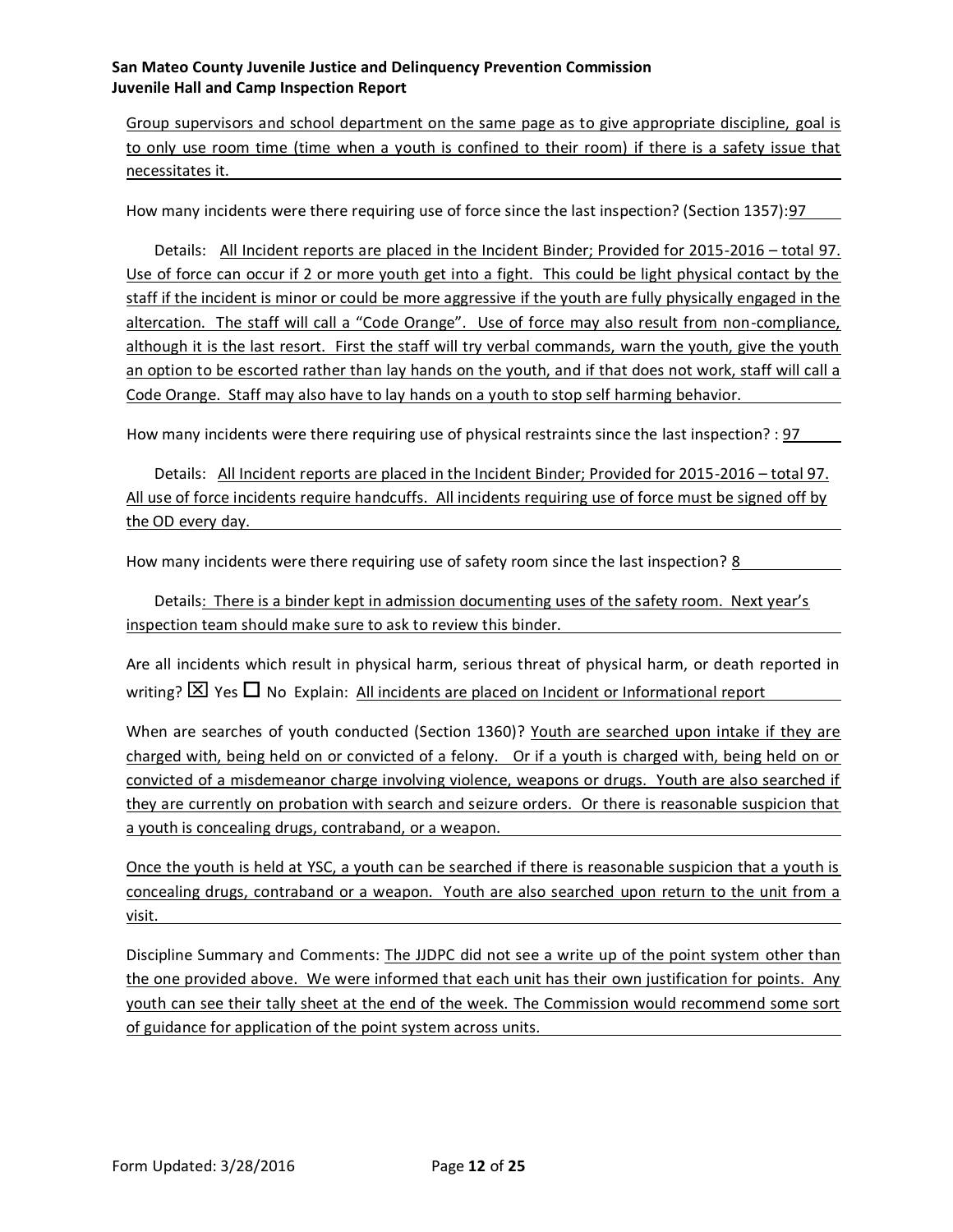#### **Grievances (Section 1361)**

Describe the Grievance Process:  $\boxtimes$ Acceptable  $\Box$  Unacceptable: Grievance forms are available on the unit; youth put grievances in locked box. Staff reviews the grievances. A copy of the grievance goes into the youth's file.

Number of grievances since last inspection: 63 reported in 2015; 30 reported in 2016 reported (total of 93 since last inspection)

Grievance Trends and/or Comments: No grievance trends noted. Youth noted that they did not tend to file grievances because they did not want to "snitch" or to be considered someone who was prone to snitching. Probation was told after the BSCC's inspection that the youth's copy of the grievance should be placed in the youth's file even if the youth does not request a copy of the grievance. The Commission has some concerns that the BSCC is recommending this practice. Presumably these are reviewable by staff and could be perceived to cause retribution by staff if a youth made them (whether true or not, the perception can be important).

#### **Correspondence (Section 1375) / Telephone (Section 1376)**

| Access US Mail? $[X]$ Yes $\Box$ No Details:                               |
|----------------------------------------------------------------------------|
| Postage Free? $\boxtimes$ Yes $\Box$ No Details:                           |
| Is incoming/Outgoing Mail screened? $\boxtimes$ Yes $\Box$ No              |
| Details: Staff scans mail for contraband                                   |
| Provisions for Confidential Correspondence: $[\overline{X}]$ Yes $\Box$ No |
| Details: Lawyer/ Privileged communications not screened                    |
| Access to Telephone? $\boxtimes$ Yes $\Box$ No                             |

Details: Twice a week; Wednesday and Sundays. There are 2 different phones: (1) desk phone at staff station and (2) pay phone / Blue phone. Youth can make unlimited calls to their CASA, BHRS, and attorney. This call doesn't count as one of the 2 calls for the week. Work station phone calls that are free are limited to 5 minutes. The pay phone is longer than the 5 minute limit and can be used more often.

Correspondence/Telephone Summary and Comments: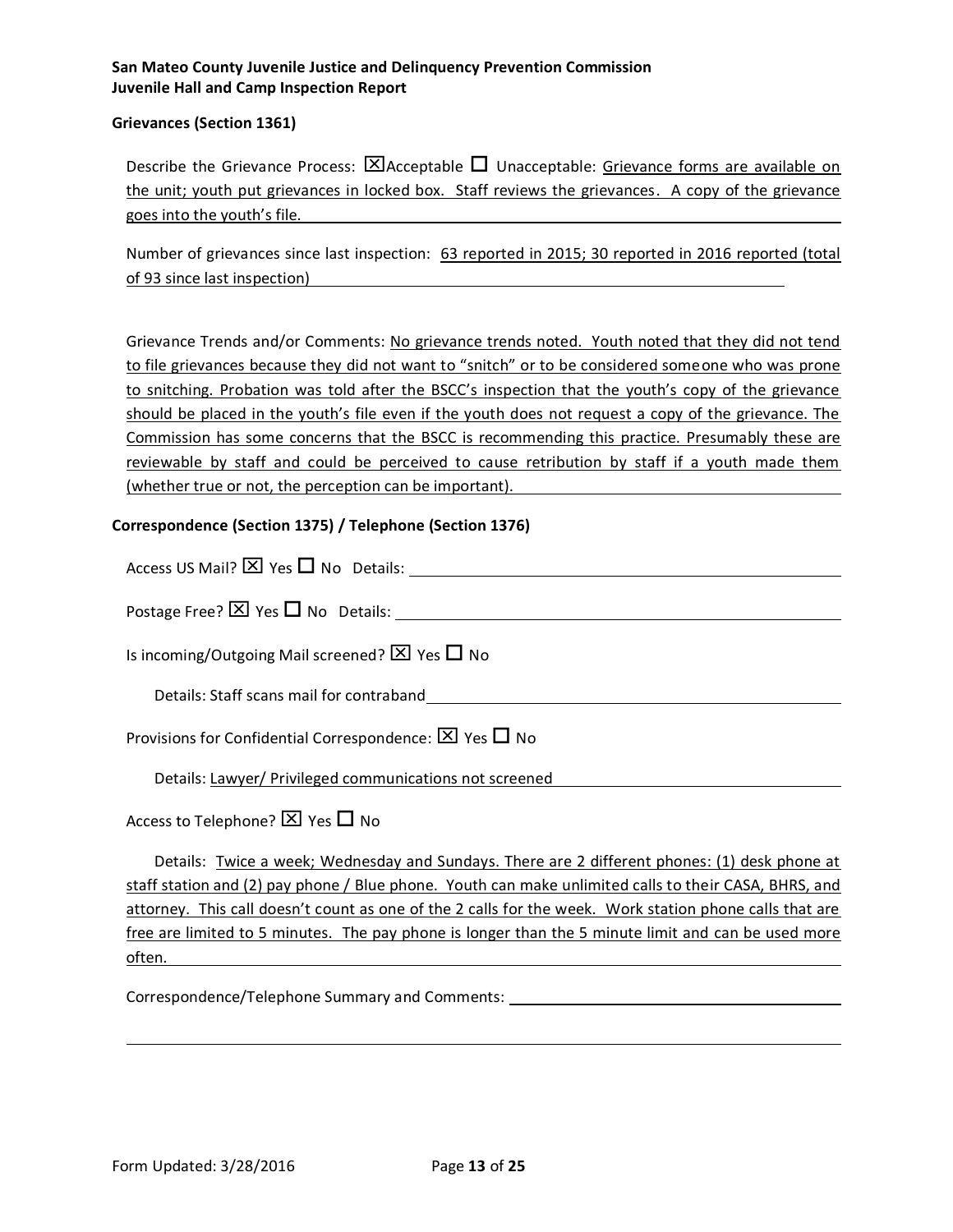#### **Visiting (Section 1374)**

Visiting Schedule: Weekdays: Visiting hours Monday - Thursday are 5:30 and 6:45 pm. Youth may also receive visits after court, if court approves after-court visit. No visits on Fridays (as this is when Weekenders get booked in). Weekends: Saturday and Sunday visiting -all day and through the evening **evening evening** 

Special events Holidays, Youth Graduations, Performing at the end of EORO Playwriting program, DPO requests

Adequate Space:  $\boxtimes$  Acceptable  $\Box$  Unacceptable: There is a shared space available for visiting. A few rooms may be used for private visits if the visit is emotional or otherwise needs to be more private.

Staff Supervision:  $\boxtimes$  Acceptable  $\Box$  Unacceptable: Staff is stationed at a central desk. If private rooms are used, a staff will be available to watch through the window.

Privacy Provided:  $\boxtimes$  Yes  $\Box$  No Details: Note that privacy is not provided by default. The visiting space is a common space. There are private spaces available mostly for professional visits.

Do all youth have access to visitation?  $\boxtimes$  Yes  $\Box$  No Details:  $\Box$ 

Under what circumstances would visitation be restricted? If the youth is causing a safety concern; if there is a system control failure shut down; if a parent is considered a registered sex offender [in this case, a special visit will be set up]

Are visitation logs kept?  $\boxtimes$  Yes  $\Box$  No Details:

#### **School (Section 1370)**

Number of Full-Time Instructors: 7 7

Number of Full-Time Instructional Aids: 4 (Para Educators)

Number of Tutors (Paid? Volunteer?): Volunteers from Each One & Reach One and Academy Tutoring / Number of volunteers varies

Frequency of Substitute Teachers: 1 to 2 weekly Number of youth attending School: 71 (varies depending upon number of youth in custody)

Average Classroom Size: 20 Max Classroom Size: 20

| Number of youth on independent study: 0     |  |  | Reason: There is no longer an independent study |  |
|---------------------------------------------|--|--|-------------------------------------------------|--|
| program. This is now called Directed Study. |  |  |                                                 |  |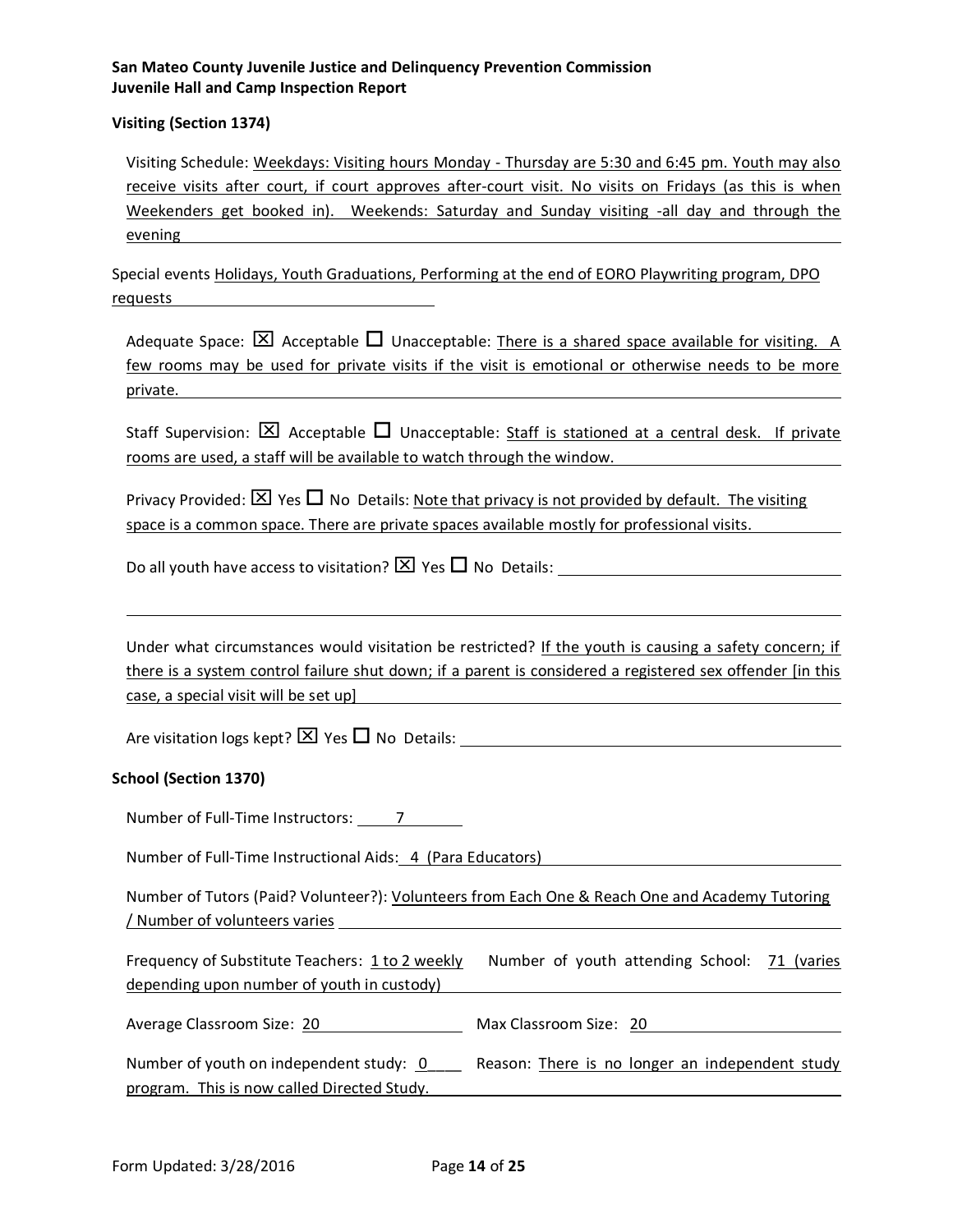Number of youth not attending school:  $0$  Reason: Students restricted to the units by probation participate in the Directed Study Program.

Describe the general atmosphere of the classrooms: Classrooms are orderly, no discipline problems were noted, and instruction was teacher directed.

Adequate Supplies, Books, Paper, Computer?  $\boxtimes$  Acceptable  $\Box$  Unacceptable: Technology is being upgraded for students and teachers. Most importantly, there it appears that this technology is being used for instructional purposes. Teachers, when asked, responded that their instructional supplies were adequate.

Are youth given access to computers/internet?  $\times$  Yes  $\Box$  No Details (when, purpose, supervision): Each year students have an increasing level of access to technology. Computer hardware and software has been installed resulting in supervised access to the internet. The COE is partnering with a local Charter School, Summit for professional development in order to maximize use of their technology. The timeframe for this partnership is Fall 2016.

Describe the relationship between school and juvenile hall staff: Respectful Mutual Partnership

Describe access to school, recreation, etc. for youth confined to their rooms: When probation restricts a student to their room, that student participates in the School Directed Study Program.

When is school held on the unit instead of in the classroom? Security-related reasons

#### **Post High School/GED:**

Are there educational opportunities available for youth who have completed high school or their GED?  $\boxed{\times}$  Yes  $\Box$  No Describe: A partnership with San Mateo Community College District (CSM) and Hillcrest School has resulted in qualified students being able to enroll in an online college Sociology class. This program was offered once as a pilot program in the Fall of 2015 and is currently not being offered due to the need for administrative approval at College of San Mateo. Project Change continues to offer the college course, Key to Success, to post-secondary youth every Spring and Fall.

Are youth given information and counseling regarding community college and four-year college options?  $\boxtimes$  Yes  $\Box$  No Describe: Transition Planning is a component of the Hillcrest School Program.

Are youth given information/counseling about financial aid options for college?  $\boxtimes$  Yes  $\Box$  No Describe: Transition Planning is a component of the Hillcrest School Program.

Are youth given resources for college entrance exam prep when appropriate?  $\boxed{\times}$  Yes  $\Box$  No Describe: Transition Planning is a component of the Hillcrest School Program.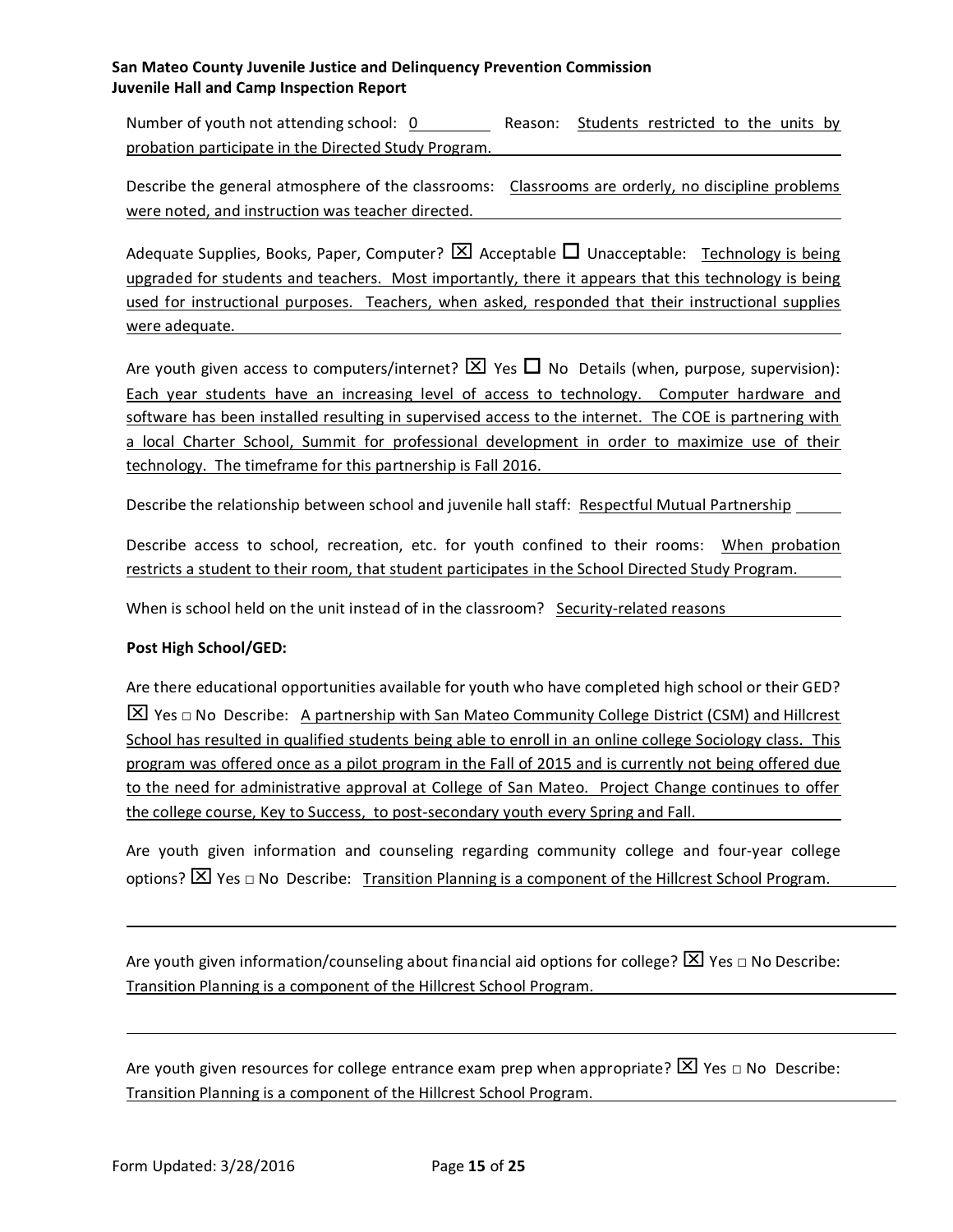Are youth able to take courses for college credit online?  $\boxed{\times}$  Yes  $\Box$  No Describe: A partnership with College of San Mateo (Community College) and Hillcrest School has resulted in qualified students being able to enroll in college classes and, in one instance, participate online. This partnership resulted in an online Sociology class being offered. The program is currently under review by CSM and is not being offered in the upcoming semester.

#### **Special Education/IEP Programs:**

How many youth in the facility have an Individualized Education Program (IEP)? 31

Do credentialed special education teachers participate in lesson planning and curriculum development?  $\boxed{\times}$  Yes  $\Box$  No

Are regular IEP meetings held?  $\boxed{\times}$  Yes  $\boxed{\circ}$  No Describe: As prescribed by federal law (IDEA) and Section 504 of the Rehabilitation Act of the Handicapped.

Are parents notified of these meetings?  $\boxed{\times}$  Yes  $\boxed{\circ}$  No

Are parents permitted to attend these meetings?  $\boxtimes$  Yes  $\Box$  No

Describe the most common obstacle to IEP compliance: Getting all required members of the IEPT to attend because of scheduling conflicts.

School Summary and Comments: The San Mateo County Court Schools have achieved a major goal in enhancing and ensuring options for students through their successful efforts to receive WASC Accreditation for 6 years with a midterm two day review assessing progress toward goals. The accreditation process is challenging and the COE and school staff are to be commended for their successful efforts.

When JJDPC members interviewed youth as part of the YSC facility inspection, youth who had participated in the CSM Sociology class were effusive in their praise for the opportunity. Both youth interviewed spoke about the impact being allowed to take the online class had. They are both considering college, which they never had before because they had little prior opportunity to test their skills against students on regular tracks.

#### **Medical Health Services (Section 1400-1439)**

Describe the Health Services Staffing (number, qualifications): 2 registered nurses; 1 nurse practitioner; 2 psychiatrists; 1 charge nurse. 1 doctor comes one afternoon a week. Medical staff is on site 16 hours a day 7 days a week.

Describe Physical Health Screenings (Section 1430, 1432) (confidential, trained staff, access, etc.):

Medical Health Services at YSC provides the health screenings and medical services for all San Mateo County institutions run by probation (YSC, Camp Kemp, Camp Glenwood). A health screening is done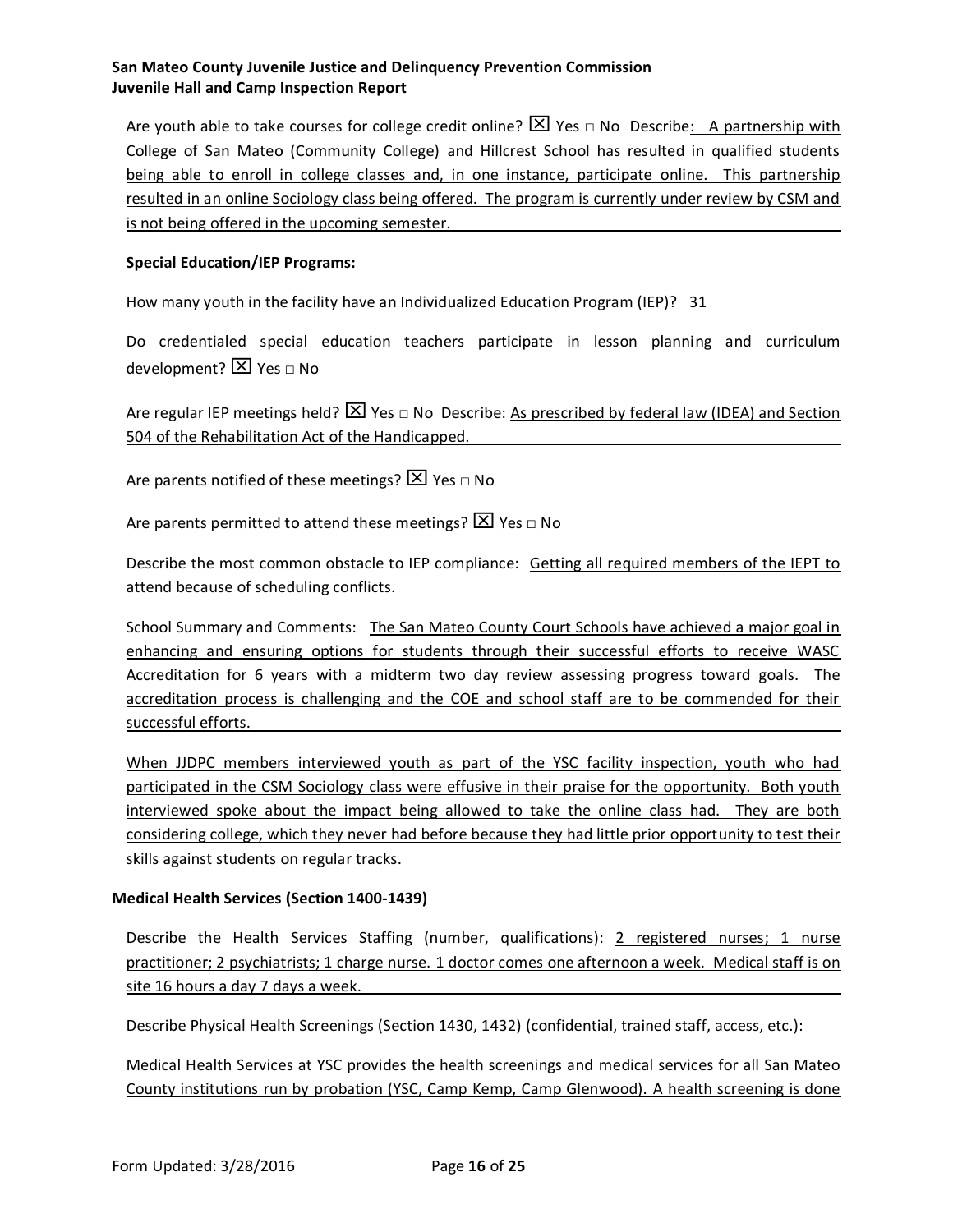within 8 hours of admission. Head to toe examination, health history, immunization and update immunizations (if needed and if parental authorization received), pregnancy (prenatal), STD screening (CLASS program – pays for testing for girls), voluntary testing for HIV, skin test for TB. Blood work includes hemoglobin. Call parents and let them know of any health updates, if needed. Health records are maintained as paper charts. We have a question about connecting medical records through EMR to County Health Records for continuity of care outside of the youth facilities.

Describe availability of Medical Health Services (how do youth request/receive care)

Youth fills out a medical request and the medical staff makes rounds every day at 3pm. The nurses go out to the units - there is a triage room on each unit that they use. There is a nurse on call 7 days a week. Probation staff does not have access to the completed medical form. These are confidential.

Describe availability of Dental Services (maintenance, for emergencies)

Dentist comes twice a month, every other Wednesday. Emergencies would go to San Mateo Medical. Services available include x-rays, dental clinic.

Describe Medication Access & Distribution (Section 1438, 1439): Distributed three times a day: 7:30- 8am; 4pm; 7:30-8pm. If there is a prescription that is not current, the medical staff will evaluate the youth. After hours (between 11pm and 7am), staff can administer Tylenol, Motrin, Antacid according to a script provided by the medical staff. Staff would be permitted to dispense medications to a youth in the case of an emergency requiring an evacuation in accordance to instructions held in medical room (part of disaster plan).

Describe 24/7 on-call emergency medical and health services: Nurses are present from 7am to 11pm. Between 11 pm and 7 am. If medical care is necessary, they call 911 or go to the emergency room at San Mateo Medical Center. They will err on the side of caution.

Medical Health Summary and Comments: The JJDPC commends the medical staff for its partnership with LensCrafters to get youth eye glasses when needed.

The JJDPC encourages the medical staff to continue to be sensitive to and responsive to pregnant youth and to LGBT+ youth. We also suggest that since the medical health screening includes a blood draw the tests include a full panel (esp., glucose, since diabetes can be a common developing condition in today's youth).

It is not clear how many male staff are available in the Medical Services department. Does the Medical Services staff have a sufficient number?

#### **Mental Health Services (Section 1437)**

Describe the Mental Health Staffing (number, qualifications): Mental Health Services are provided by BHRS with supportive assistance from organizations contracted through Probation. There are 3 teams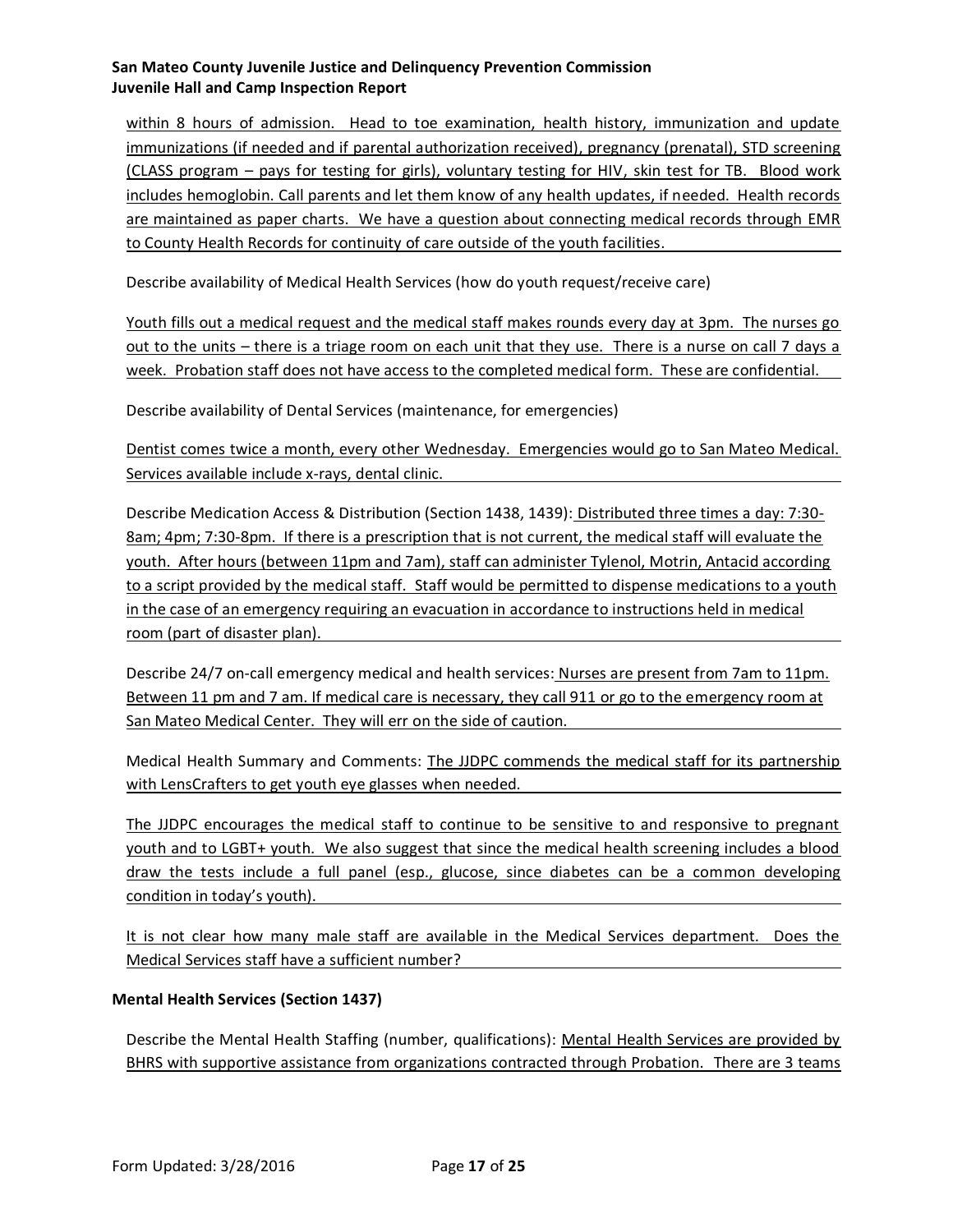for juveniles: (1) The Assessment Center; (2) The Forensic Team; (3) Community Based Services Team. The total staffing for these 3 teams is 25, which includes 7 practicum students.

All in-custody youth are booked in through Juvenile Hall. Initial mental health screenings are conducted by the Assessment Center. The assessment team includes probation, BHRS, community worker. All youth are screened by the Assessment Center, but the screening team does not always include mental health staff. Youth who are booked in for the first time or youth who are booked in for new crimes but have not been at a locked facility for 6 months are screened by mental health staff. The Assessment Center has a full time clinician, who is considered a part of the Forensic Team. The Assessment Center's probation officer has discretion to book a youth into hall or to divert to services at home. The Assessment Center will also screen youth who are diverted out-of-custody.

BHRS has a Forensic Team that provides mental health service to youth at YSC (1 FT program specialist who supervises and does some clinical work); 2 FT clinicians, 2 PT child psychiatrists (shared by the three facilities), 1 program specialist, ½ time psychologist (who also oversees the PhD student program (7 usually), who are doing a forensic internship to learn psychological testing for youth in custody). Once in custody at the Girls Camp, each youth is assigned individual and family counseling; this model is also due to be implemented at the Boys Camp. Youth at YSC are not automatically assigned to individual counseling and families may opt to participate in family counseling, but it is not required.

BHRS also has a Community-based services team (CBST) They provide home-based family therapy for youth on probation. Led by one FT program specialist (coordinator/supervisor), one FT clinician, one ½ time clinician, and a % time family partner (typically adults who have family members who have gone through the system. Acts as a bridge, a navigator to support the family). A community worker helps with U Visas, youth employment, other case management. All are bilingual. The CBST is supported by contract providers from Fred Finch. Notably, these contracted providers are shared throughout the county, so sometimes they are not available to assist the CBST with juvenile cases.

Describe Mental Health Screenings (setting, confidential, trained staff, access, etc.):

Mental Health Screenings are confidential and conducted by Assessment Center clinicians. All youth are screened for suicidal behavior and other significant mental health needs by probation staff and, if necessary, mental health staff will be called. The screenings are confidential use several assessment screening tools and the clinician assessment is evaluated in context of information gathered and shared by the Probation Officers and social workers. The assessment is a combination of Probation's risk assessment; BHRS's mini-kid assessment (which helps to identify mental health symptoms); an assessment for safety, risk factors, abuse; and an assessment prescribe by MediCal goals. An alcohol and drug counselor does an assessment if needed. Topics are, for example: What did this youth do? Are there home factors? Family CPS history?

How is crisis intervention handled? \_ Monday through Friday a clinician is assigned to cover either the morning or afternoon on-duty shift (total coverage at YSC: 8am to 5pm; Girls Camp is 9am to 5pm; there is no permanent BHRS staff assigned at the Boys Camp). There is a morning briefing to discuss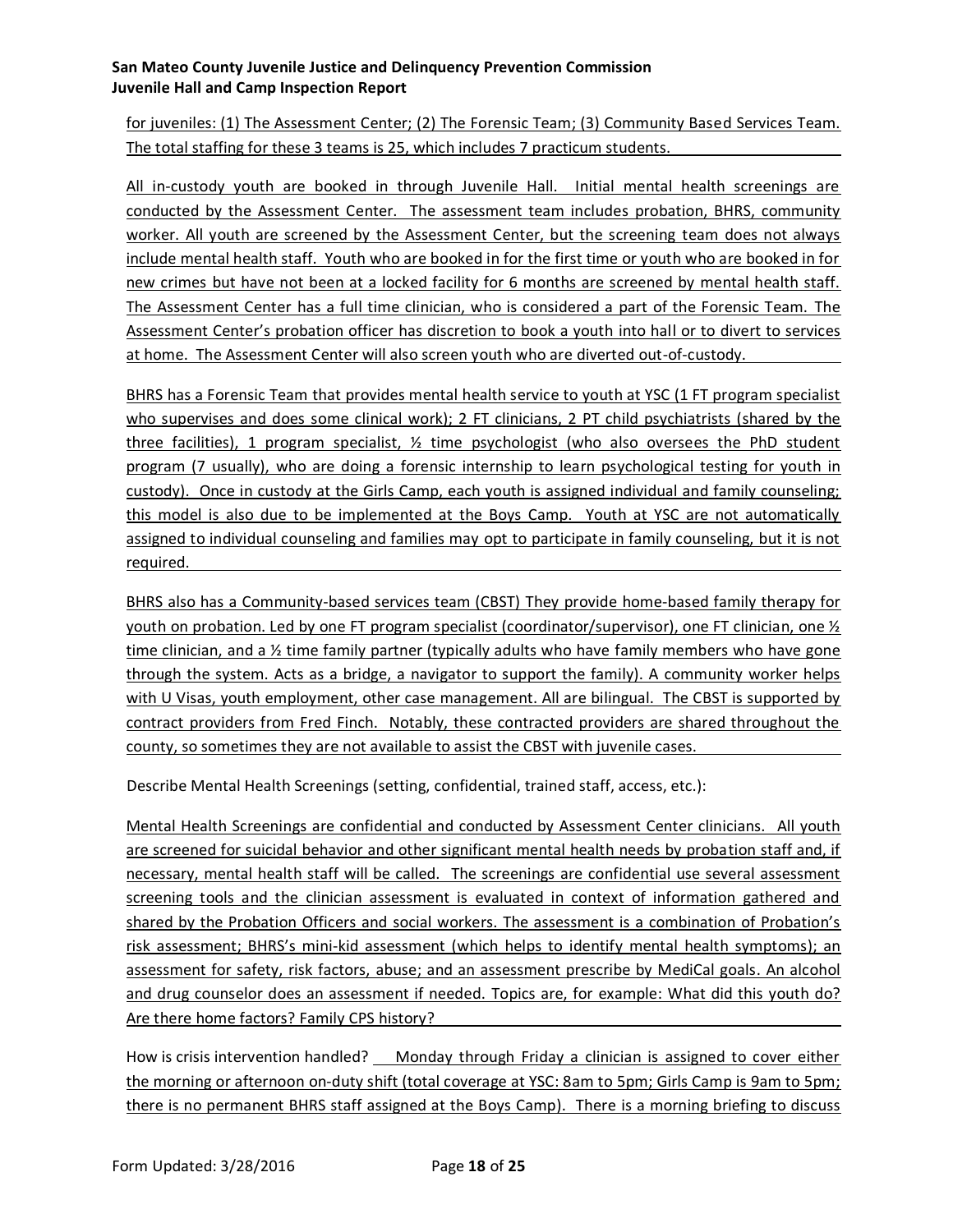any issues. If a youth in crisis is reported by staff during on-duty hours, the clinician assesses the situation on the phone and, if needed, will go to the unit.

For after hours, there is an on-call clinician available by phone after 5pm during weekdays and throughout the weekend. Juvenile Hall staff and staff at both Camps can contact the clinician to address crisis care (self-harm behavior, suicidal ideation or risk). If the issue requires, the on-call clinician will come in.

There are Self-Harm Precaution Checklists for both Mental Health and Unit staff that indicate the level of watch or observation and the precautions to be undertaken. Youth are reassessed at least twice a day by BHRS staff if on suicide watch (weekends and holidays not included); once a day if on mental health observation (weekends and holidays not included). Probation does checks at 15-minute intervals no matter what day of the week it is.

How is crisis intervention handled? During work hours, there is always and on duty ("OD") team on call. There is a morning briefing so that OD staff are aware of any issues. A youth can request to see someone. Staff or a teacher can also request that a child be seen. The OD assesses the situation, usually by phone, and follows documented protocols, which may include a visit to the unit. Could be anything from a relational difficulty to a full suicide psychological assessment.

After hours there is an on-call team of 4 rotating staff. The on-call team responds in the same way.

There are Self-Harm Precaution Checklists for both Mental Health and Unit staff that indicate the level of watch or observation and the precautions to be undertaken. Youth are reassessed at least twice a day by BHRS staff if on suicide watch (although not on weekends and holidays); once a day if on mental health observation (weekends and holidays not included). Probation does checks every 15 minutes.

What therapy services and preventative treatment is offered? Individual counseling, sometimes family work, if the family is available and willing. (1) individual therapy is provided to youth at YSC for those referred by school probation, the court, GS staff, the Assessment Center, or on-duty clinicians. Youth who are receiving mental health services at school (i.e., as part of an IEP) or who have medications will automatically receive mental health services; (2) Acknowledge Alliance is contracted through the School (SMCOE) to provide individual therapy to minors at YSC; (3) Pyramid Alternatives is contracted to provide group therapy (Alcohol and Other Drug; Anger Management; Life Skills) and also provides a case manager for youth who would like to take advantage of services in the community.

The mental health care providers work closely with the medical health staff. They are now providing yoga for both boys and girls. Psychiatry services. Do groups when there is a need. Work closely with the GS staff on the units, to meet the needs of the youth at any given time.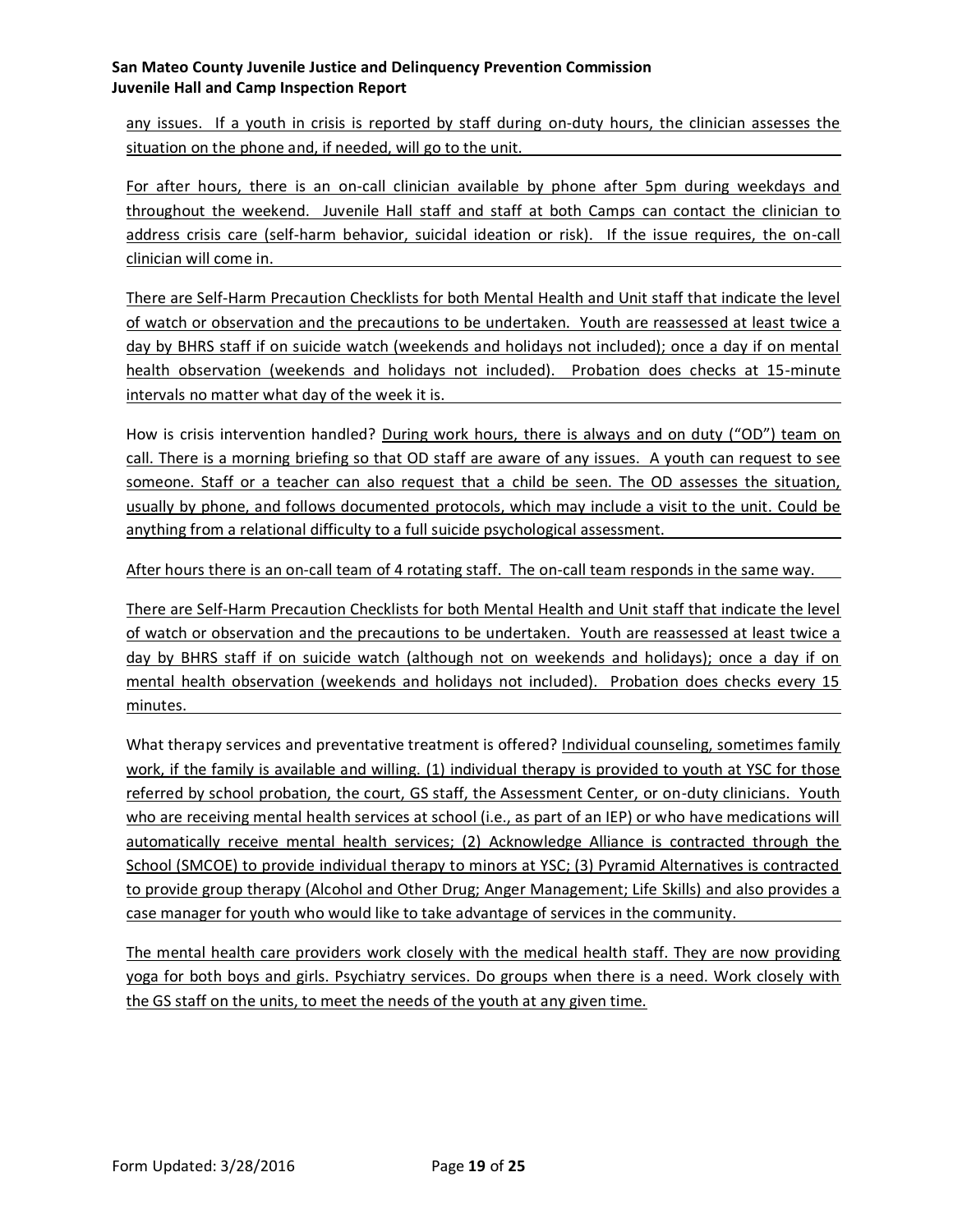Does the facility have a suicide prevention plan (Section 1329)?  $\boxed{\times}$  Yes  $\boxed{\phantom{a}}$  No Details: BHRS provided a written Suicide Prevention Plan (last revised 2016) and Self-Harm Precaution Checklists for both Mental Health Staff and Housing Unit Staff

Describe the 24/7 on-call mental health services: As described above, after-hours mental health services are provided by a rotating team of clinicians. That team was recently formed and consists of 4 BHRS staff members.

Mental Health Summary and Comments: Mental Health has seen an increase in youth requiring mental health interventions. Although the population in the locked facilities is low, a higher percentage of those need for mental health services. The JJDPC cautions against assuming that a lower population means a decrease in the need for mental health services.

The model at Camp Kemp, which has been very effective, is that youth are assigned an individual therapist and family therapy is required. A similar model scheduled to be deployed at Camp Glenwood, but this is not deployed at YSC. Notably, a majority of families assigned to family therapy are Spanish speaking, so more bi-lingual therapists are needed.

BHRS notes that mental health services should not stop at the conclusion of the youth's incarceration. More availability of mental health services for San Mateo County is necessary to continue to promote mental health in the community at large. BHRS would like to be able to refer youth to a clinic after their release for further treatment.

BHRS would also appreciate assistance recruiting qualified clinicians and staff to work with youth in San Mateo County. Like probation, BHRS has several positions to backfill and currently the hiring process is cumbersome. They would appreciate support in getting the word out about open positions specifically in the mental health services.

Staffing levels in probation (due to staffing shortages) can also interplay with the ability of BHRS and contract organizations to provide mental health services. The provision of mental health services requires the availability of probation staff to supervise the youth (not during individual counseling, but the groupings). Currently, for example, mental health staff may not see youth between 5-6 because this is a protected break time, although this is an ideal time since youth are not in school or other programming.

#### **Overall Impressions, Comments, and/or Concerns**

General comments or concerns that should be noted that haven't already been addressed?

YSC is an excellent facility that is executing innovative programming in conjunction with CBOs like Project Change and Each One Reach One to increase academic skills and get youth to completion of their secondary education. The JJDPC commends probation on its dedication to the youth and the flexibility in trying new programs. It also commends SMCOE for working with post-secondary youth.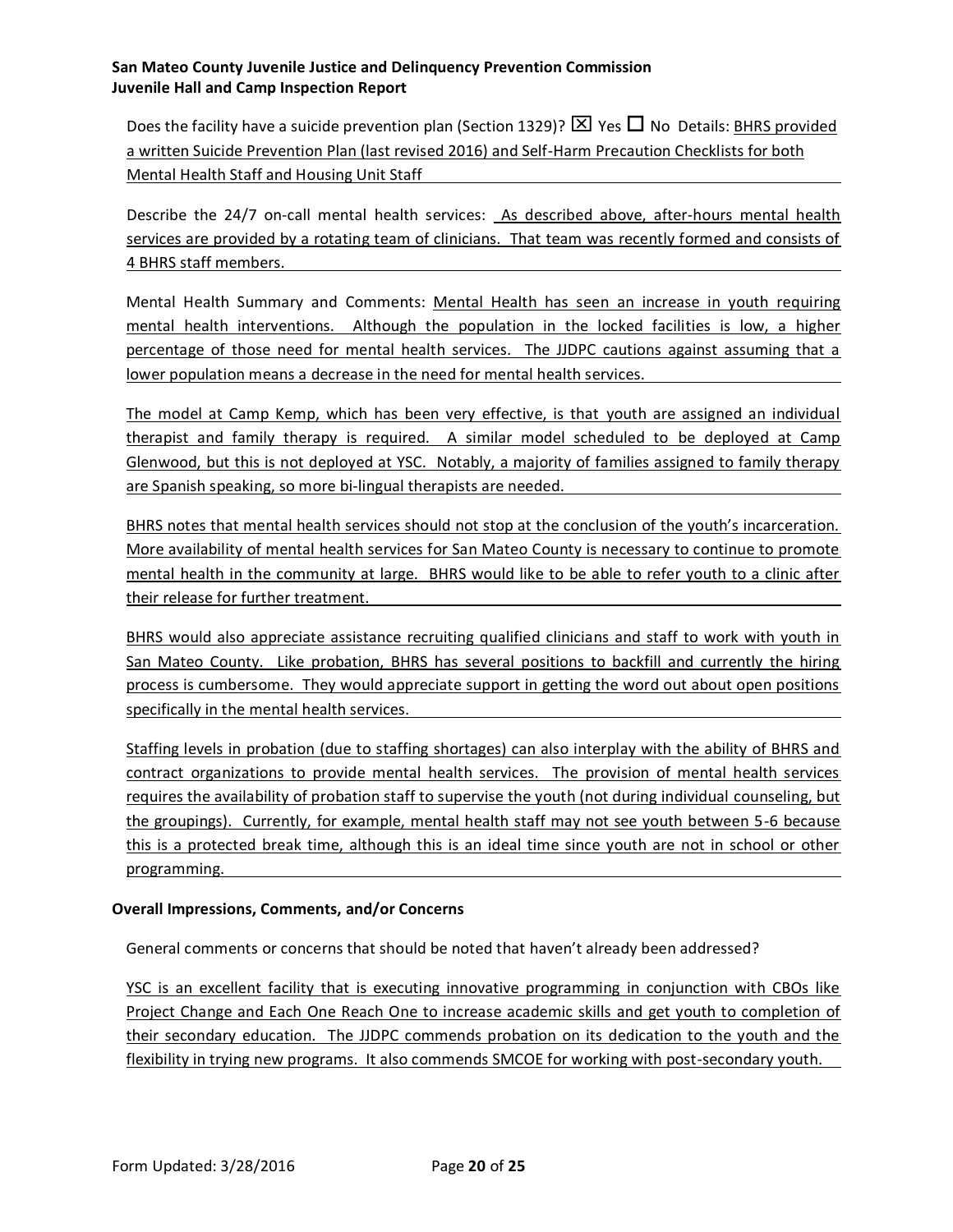Notably, some of YSC's excellent programming is initiated directly by the staff. Additionally, any program offering (whether offered directly by YSC staff or a CBO) requires some additional staffing for safety, security and supervision of the youth. Without sufficient staffing, programming could be negatively impacted due to inability to provide the required staff supervision. Currently, Probation is experiencing a high number of unfilled positions. Although Probation continues to work hard to fill these positions, the Commission would like to emphasize that Probation needs assistance to hire quality staff so that the excellent programming can continue to be offered and those GS staff who would like to create new programs will be able to do so.

YSC reported several improvements that are very positive and not otherwise addressed above. First, new furniture should be coming soon. They need to be able to order the furniture in the next budget cycle. Second, the security system is being upgraded and new cameras are being added. This will require some rotation of youth between units while the units are being upgraded. Third, a new electronic records system will be implemented soon that will allow more complete records for each youth that will be accessible online. The JJDPC looks forward to updates on the implementation of this system and will ask for a few sample (redacted) records as part of next year's inspection.

Both probation and SMCOE have been and continue to be excellent partners. Deputy Chief Villanis in particular has been proactive in seeking a "Probation Liaison" so that a JJDPC representative can meet with probation monthly in addition to the Commission meetings to be able to create a better understanding of issues that the juvenile facilities might be experiencing and to share successes. The Probation team that led our inspection was impressive and professional. The YSC's compliance officer keeps organized records that are easy to read and access.

The recommendations the JJDPC makes are meant to enhance the programming and rehabilitative work, not to imply that the services provided by San Mateo County's juvenile facilities are defective.

Summary: Overall impression of the program, areas of concern and areas of excellence:

#### **Areas of Excellence**:

- Project Change Sociology Class and upcoming English class: Probation and Project Change are providing innovative educational opportunities for incarcerated youth who have already graduated high-school.

- Implementation of individualized learning pilot program – SMCOE has done a tremendous job in investigating and getting up to speed on providing individualized learning in incarcerated facilities. The JJDPC commends the speed and dedication to change Nancy Magee and her staff have displayed in bringing this pilot program to fruition.

- Partnership with LensCrafters for glasses: We commend YSC for developing this partnership and encourage medical staff to utilize this as there are many youth who could use glasses and eye examinations.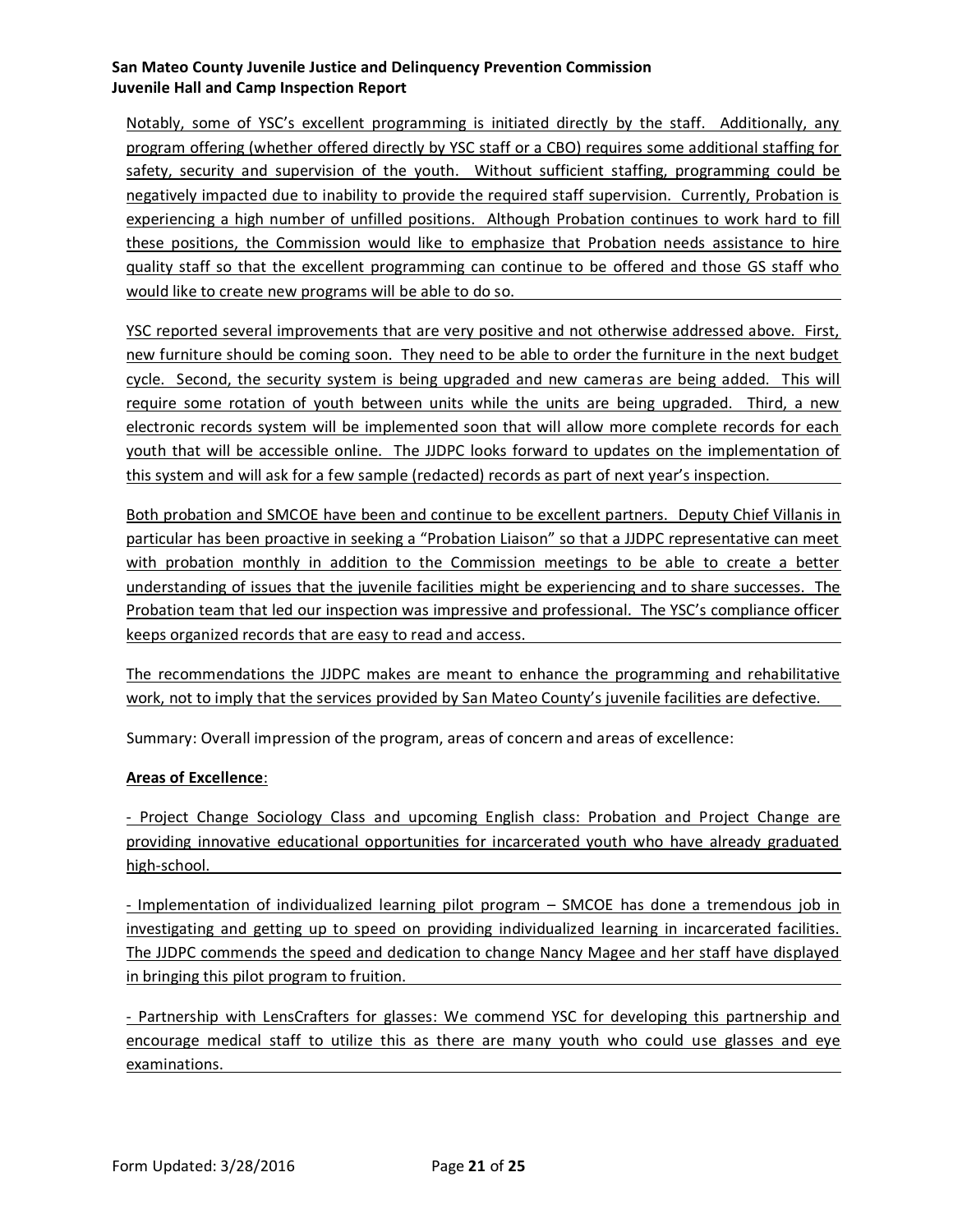- Variety of programming (Each One Reach One, Mind Body Awareness): YSC provides a wide range of programming for youth. The JJDPC recognizes that programming requires probation staffing for appropriate supervision and appreciates the flexibility that probation has committed to.

- Caring staff (relationships, allowing staff to create classes/activities): Staff also participate in creating programming when time and staffing permit. Helping probation to backfill their open positions and increase staffing will allow GSs to continue to innovate with programming like gardening, father's group, etc.

- Fidelity to the Serious Incident MOU and excellent collaboration with probation: The JJDPC appreciates the level of communication regarding serious incidents and the general collaboration with the commission. It is a pleasure to be able to work with Christine Villanis and Roy Brasil.

#### **Opportunities for Improvement**:

- Continue to innovate to deliver programs that build skills (vocational, educational that allow testing against students outside of YSC):

- Conduct gender sensitivity training and adding other gender identity options to forms: SMC incarcerated facilities are increasingly encountering youth who identify across a range of gender identities. Staff training would enable them to better classify and work with youth who so identify.

- Continue to seek input from Probation staff on what additional training would be most useful (i.e., mental health/trauma informed care and de-escalation techniques).

- Private intake interview option: some of the questions on the intake forms are very personal and the interview area for intake is very public.

- Design family programs with understanding of extended family units: family therapy should be made available to families more broadly and it should be made understood that it is not limited to the traditional "nuclear" family members.

- Continue to be vigilant about the rigor of academics provided at court schools: the JJDPC recognizes the challenges of providing educational services to youth with varying educational levels, exposure and interests.

#### **Signature of Commissioner(s) preparing this report:**

| /s/ Irvin G. Rollins, Jr. | Date: 5/16/2016 |
|---------------------------|-----------------|
|                           | Date:           |
|                           | Date:           |
|                           | Date:           |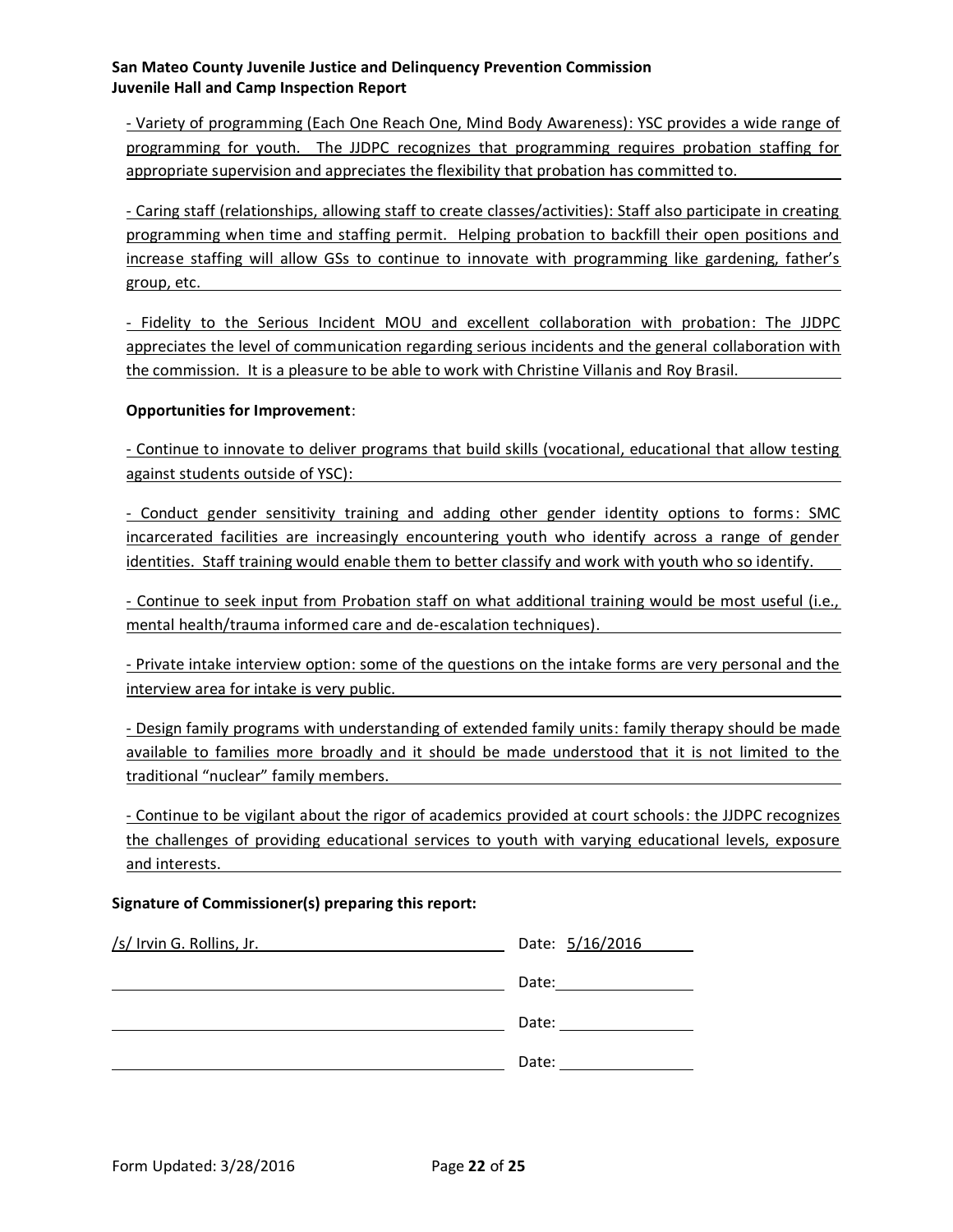# **ATTACHMENTS**

# **ATTACHMENT 1: SCHOOL SUPPLEMENT**

**How/Where do students receive instruction when school is over-crowded or it is raining?** 

*Over-crowding is no longer an issue given that enrollment is declining. Students are no longer restricted to the units when it is raining.*

**How many minutes of instruction per week do students receive?**

*Students receive instruction as prescribed by the California Department of Education. However, one teacher reported that it is not always clear to staff as to why students arrive late, either individually or as a total group. Furthermore, it was reported that some classes have been canceled with students being reassigned to other classrooms without adequate notice or time for preparation.* 

*This appears to be caused by youth changing units, as youth attend school based on the unit to which they are assigned. A youth's unit may be changed based on behavior, change in disposition status or a youth may be coming in from one of the Camps. Changes like this are communicated to the school manager, not to the individual teachers. It is recommended that communication about which youth will be in which classes be improved.*

**Do students attend school within three (3) days of placement?**

*Students, on average, attend school within three days. For those students not attending school within three days, it is recommended that they immediately be enrolled in the Directed Studies Program.*

**How are limited English-speaking students identified and served? How do are these services provided once the student has been identified as non-English proficient?**

*Students enrolled and identified as Limited English Proficient immediately receive prescribed services. For students without previous identification and questionable English-language proficiency, the California English Language Development Test (CELDT) is given to determine eligibility for services.*

#### **Propose Areas of Commendation**

*Successfully receiving WASC Accreditation Project Change / College of San Mateo / Transition to College*

#### **Propose Areas of Improvement**

*It is recommended that the instructional staff and administration annually provide to the JJDPC with progress reports for the following objectives (WASC Report - Page 28: Key Issues for School Culture and Support for Student Personal and Academic Growth):*

*• Increase collaboration between the sites and within content areas*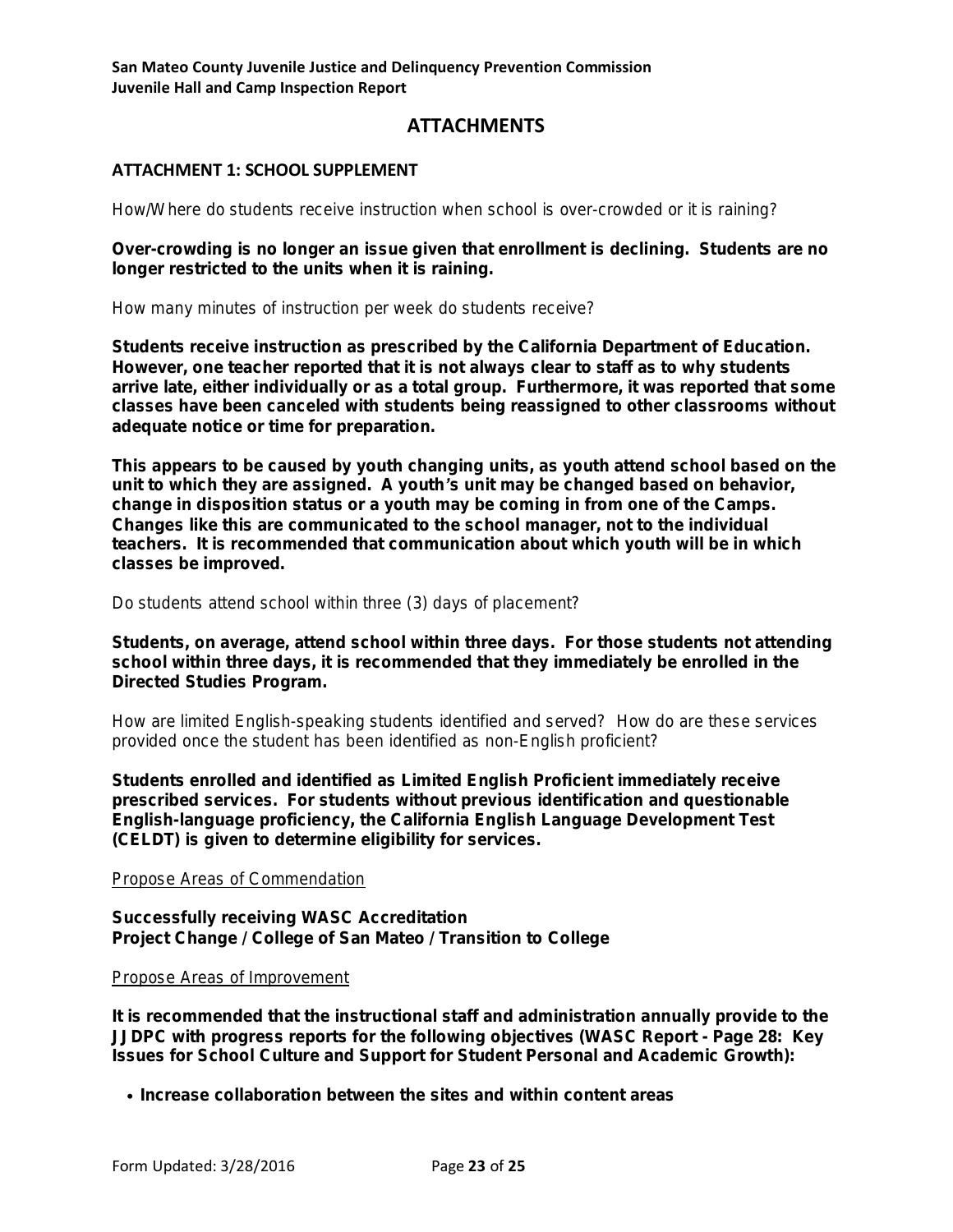- *• Improve teacher/parent relationships.*
- *• Create more transition programs*
- *• Increase staff collaboration with probation to allow for additional online support/access to assessments and instruction*
- *• Scheduled opportunities for staff to engage in meaningful dialogue that is not prescriptively determined by administration*

*It is further recommended that annual progress reports be provided to the JJDPC with respect to the Court Schools meeting the Ongoing School Improvement Goals specified on the WASC Report Page 31, in particular, the following:* 

- *• The percentage of students who score at the performance level of "standard met" or "standard exceeded" in English Language Arts (ELA) and mathematics will increase by 5% each year for the next three years. The percentage of students who score at the performance level of "standard nearly met" will increase by 5% each year for the next three years.*
- *• Students who are English Learners (ELs) will gain one level of proficiency per year as measured by the California English Language Development TEST (CELDT).*
- *• All students will identify and develop college and career ready skills.*
- *• All students and families will be engaged in the educational process while enrolled in the program and during the transition periods into and out of the program.*

#### **Student Interview**

**Students were asked about their school experience while attending Court Schools.**

**• What are you studying?**

*English, math, science, and social studies. Classes are challenging; just about right with some being more challenging than others.*

**• Compare the Court School program to that of your home school.**

*There are fewer distractions and the interviewed student reported more academic related work is accomplished.*

**• What do you like about the Court School?**

*Teachers are reported to be more hands-on and "connected" to their students.* 

**• What do you miss about your home school?**

*Friends and some teachers.*

**• How could you Court School experience be improved?**

*Students generally liked school and felt that their academic progress is greater in the Court School. One student reported wishing that more "home work / unit work" would be assigned.*

**Summary: Staff Interviews**